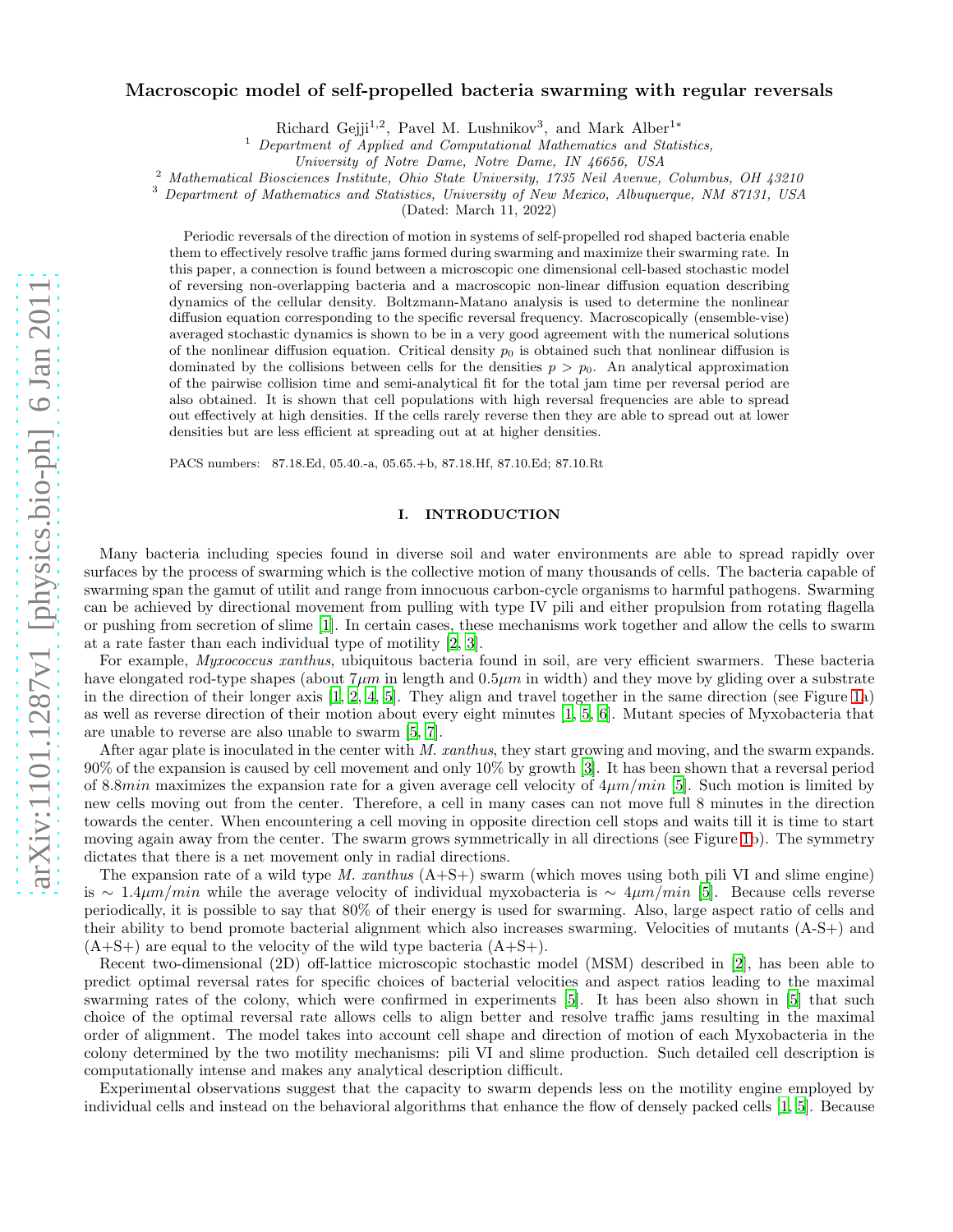

<span id="page-1-0"></span>FIG. 1: a) Myxobacteria aligned together into a cluster. Picture obtained in Dr. Shrout's lab by Cameron Harvey. b) Swarm of M. Xanthus, picture taken by Lotte Jelsbak. The edge of the swarm displays a single layer of cells that are spreading outwards away from the cell center  $[1]$  c) Distribution of cells at the swarm edge [\[5](#page-19-4)]. The multicellular structures, slime trails, mounds, and rafts are labeled. The swarm is expanding in the radial direction, which is to the right of the image.

of that we focus in this paper on the study of self-propelled motion of rod shaped bacteria without specifying motility engines. We do not incorporate cell division, the directional effects of slime, or the social motility governed by pili into the model. Instead we use a basic model for studying mechanism of swarming caused by the cell-cell collisions (jams) and regular cell reversals, in a small part of the colony near the edge of the swarm where motion of bacteria is nearly one-dimensional in the radial direction (see Fig. [1\)](#page-1-0). We assume that cells cannot climb onto each other and that no more than one cell could be positioned at any moment in time at specific location in space (by using excluded volume constraint). Cells are modeled as self-propelled bending rods which glide on slime on the substrate with the same constant velocity. They reverse direction of their motion periodically in time which serves as a mechanism for diffusion of spatial positions of cells.

The main result of the paper is an establishment of a connection between one-dimensional (1D) microscopic and macroscopic models and and their parameters, describing swarming of bacteria reversing at different frequencies. Microscopic 1D discrete stochastic model is a 1D simplified version of the full 2D model [\[2\]](#page-19-1). 1D macroscopic model is a nonlinear diffusion equation for cellular density describing dynamics of self-propelled non-overlapping rods with regular reversals. Combination of a stochastic discrete model and its continuous limit in the form of a nonlinear diffusion equation constitutes a multi-scale modeling environment which allows one to zoom in and study individual bacteria and then zoom out and investigate emerging behavior of a large number of bacteria in a swarming colony.

Although, only few continuous models based on biological cell behavior exist which take volume of cells into account and prevent cells from overlapping, such models are more biologically relevant and can provide novel insights. Recently continuous limit models describing dynamics of cellular density were derived from the microscopic motion of randomly moving cells exhibiting volume exclusion and chemotaxis [\[8](#page-19-7)[–10\]](#page-19-8). In particular, the Ref. [\[10\]](#page-19-8) introduces a nonlinear diffusion equation model with chemotactic term for describing amoeba aggregation without blow up of solution in finite time [\[11](#page-19-9)]. This is in contrast with the standard but biologically less realistic Keller-Segel equation (sometimes also called Patlak-Keller-Segel equation) with constant diffusion coefficient [\[12](#page-20-0), [13](#page-20-1)] which neglects the size of bacteria resulting in solution (bacterial density) having a blow up (collapse) in finite time [\[14](#page-20-2)[–16](#page-20-3)].

Another 1D continuous limit equation was recently derived from a model of cells that interact using Hooke's Law [\[17\]](#page-20-4). This equation also displays nonlinear fast diffusion, and looks similar to the porous medium equation but with a negative exponent. This model agrees well with the discrete system from which it is derived and it is capable of effectively making biological predictions for cells that can be modeled as stiff springs.

The paper is organized as follows. In Section [II](#page-2-0) a Microscopic Stochastic Model (MSM) of cellular dynamics is introduced which describes 1D motion of sell-propelled rods with periodic in time reversals of the direction of their motion. In Section [III](#page-4-0) general settings for MSM simulations are presented and results of multiple 1D dynamics MSM simulations with initially localized distributions of bacterial colonies are described. In Section [IV](#page-4-1) elementary laws of collisions (jams) between cells are derived and equilibrium motion of cells is determined in the limit of zero noise of the reversal period. Without interactions (in a vanishing cell density limit) each cell experiences almost periodic motion in space and time. Without a noise in the reversal time that motion would be strictly periodic. However, the experimentally observed [\[19](#page-20-5)] small noise in the reversal time results in the random walk of the average position (averaged over time period  $2T$ ) of the center of mass of each cell at time scales above  $2T$ . Here T is the average reversal time for each cell. For finite cellular densities we introduce different types of collisions (jams) between cells including pairwise jam and cluster jam. We also find the critical density  $p_0$  below which cellular diffusion is dominated by the diffusion (random walk) of individual cells while above  $p_0$  the diffusion is dominated by the collisions between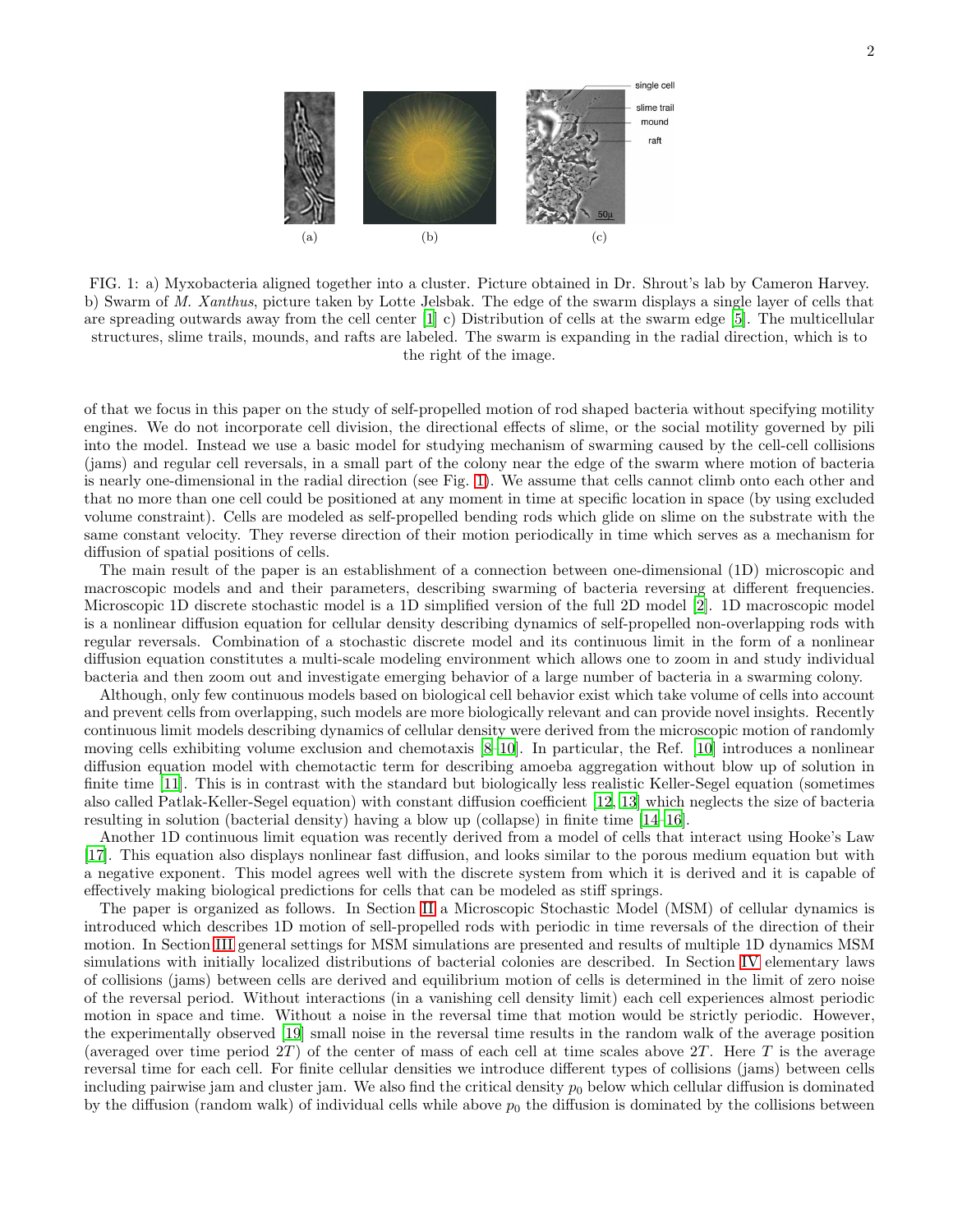cells. In Section [VI](#page-7-0) multiple collisions and cell clustering for large cellular densities are studied. In Section [VII](#page-7-1) a nonlinear diffusion equation of the general form

<span id="page-2-1"></span>
$$
\partial_t p = \partial_x \left[ D(p) \partial_x p \right],\tag{1}
$$

is introduced, where  $p(x)$  is a local cell density (measured in units of volume fraction, i.e. the ratio of volume occupied by cells to the total volume of space), x is the spatial coordinate and  $D(p)$  is the nonlinear diffusion coefficient determined by using Boltzmann-Matano (BM) analysis [\[18\]](#page-20-6) of ensemble averaged MSM simulations of cells moving with different reversal frequencies. The equation [\(1\)](#page-2-1) gives microscopically averaged dynamics of cellular density vs. microscopic description of MSM model. We compare the dynamics of cellular density from MSM simulations with the numerical solutions of the equation [\(1\)](#page-2-1) for different reversal frequencies and find very good agreement between these two types of simulations for  $p > p_0$ . This confirms that the dynamics of cellular density is indeed of a nonlinear diffusion type [\(1\)](#page-2-1). In Section [VIII](#page-13-0) an analytical approximation for pairwise collision time and semi-analytical fit for the total jam time per reversal period are described. In Section [IX](#page-16-0) main results of the paper and future directions are discussed. In Appendix A Boltzmann-Matano analysis is reviewed. Appendix B provides additional testing of the accuracy of Boltzmann-Matano approach for the cellular distributions of finite size.

### <span id="page-2-0"></span>II. MICROSCOPIC STOCHASTIC MODEL OF BACTERIAL MOTION

In this section we introduce a computational discrete microscopic stochastic model (MSM) of cellular dynamics describing motion of self-propelled rods on a 1D lattice with periodic in time reversals of the direction of their motion.

We simulate constant number of cells of length  $L$  that move back (left) and forth (right) in a spatial domain along the coordinate  $x$  with periodic boundary conditions and velocity  $v$ . We assume that each cell reverses the direction of its motion in average time T after previous reversal. The reversal period experiences fluctuations with the variance  $\Delta T_0^2$  which are sharply peaked near T, i.e.  $\Delta T_0/T \ll 1$  in accordance with the observed in experiments [\[19\]](#page-20-5). Assume that the positive integer n corresponds to the nth reversal of the given cell. We chose the probability distribution for the stochastic realizations of the reversal time  $T_n$  for nth reversal to be defined through the Poisson distribution

<span id="page-2-2"></span>
$$
f(k) = \frac{\lambda^k e^{-\lambda}}{k!}, \quad k = 0, 1, 2, \dots
$$
\n
$$
(2)
$$

as follows

<span id="page-2-3"></span>
$$
T_n = k\Delta T_1,\tag{3}
$$

where  $\lambda = T^2/\Delta T_0^2$  and  $\Delta T_1 = \Delta T_0^2/T$ . Because the statistical averages for [\(2\)](#page-2-2) are  $\langle f(k) \rangle = \lambda$  and  $\langle (f(k) - \langle f(k) \rangle)^2 \rangle =$  $\lambda$  we obtain that  $\langle T_n \rangle = T$  and  $\langle (T_n - \langle T_n \rangle)^2 \rangle = \Delta T_0^2$ . With that definition the stochastic realizations of  $T_n$  can take only discrete values  $0, \Delta T_1, 2\Delta T_1, \ldots$  But because we assume  $\Delta T_0/T \ll 1$  we conclude that this is a good approximation of the Myxobacteria reversals with continues set of values of the reversal time.

To quantify the difference between reversal times of neighboring bacteria we introduce the reversal phase for each bacteria defined as follows. We define time periods  $(0, 2T)$ ,  $(2T, 4T)$ ,  $(4T, 6T)$  etc. Inside each of these intervals each cell (bacteria) has an assigned reversal phase,  $\phi$ , between 0 and 2T corresponding to the time when cell reverses from moving to the right to the motion to the left (i.e. cell reverses from right-directed motion to the left-directed at times  $t = \phi$ ,  $2T + \phi$ ,  $4T + \phi$ ,...). Reversal in opposite direction occurs at at times  $t = \phi$ ,  $T + \phi$ ,  $3T + \phi$ ,.... The initial phase of each cell is chosen at random. Here the phase  $\phi$  is not constant but changes after each reversal because of fluctuations of  $T_n$ . The condition  $\Delta T_0/T \ll 1$  ensure that the change of  $\phi$  at the time scale T is small. Respectively, at much larger time scale  $t \gg T$  the phase  $\phi$  experiences the random walk. These random walks are independent for for each of  $N$  cells in the system.

In dimensionless units we assume that  $L = 1$  and  $v = 1$ . Unless otherwise specified we choose  $T = 8$ . Each cell is represented by a finite number of lattice sites on a 1D grid. In a typical simulation, each cell includes 10 lattice sites, i.e. distance between neighboring lattice sites is  $\Delta x = 0.1$  (see Figure [2](#page-3-0) a). Time step in dimensionless units is  $1/\Delta x$  to keep the velocity  $v = 1$ . However, we also ran multiple simulations with smaller values of  $\Delta x$  to make sure that increasing number of lattice sites per cell (but keeping  $L = 1$  and decreasing time step to keep  $v = 1$ ) does not significantly change our results . In other words, we look at the continuous limit as  $\Delta x \to 0$ .

The following three dimensionless parameters completely determine the dynamics of cells in continuous limit  $\Delta x \rightarrow$ 0. The first parameter is  $vT/L$ , which is the ratio of the average distance traveled by cells between reversals and the cell length. That parameter is  $vT/L = 8$  for the typical value  $T = 8$ . The second dimensionless parameter is the local cellular density  $p(x)$  measured in units of volume fraction p, i.e. the ratio of volume occupied by cells to the total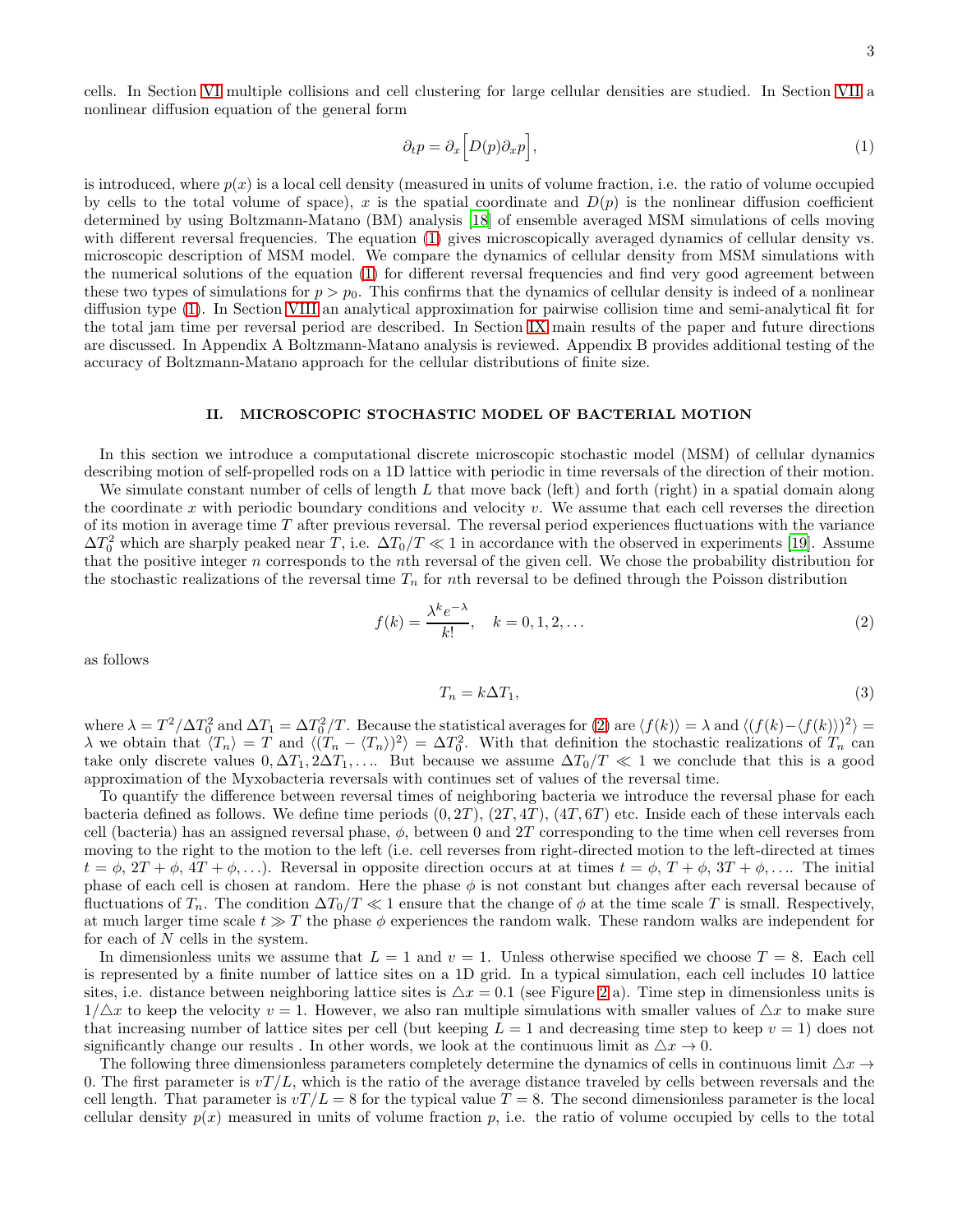volume of space (in 1D, volume is simply the length). The third parameter is  $\Delta T_0/T$ , i.e. relative size of the reversal time fluctuations.

For example, we can choose the velocity, the reversal period, the fluctuation of the reversal period and the cellular length as  $v_{dim} = 10 \mu m/min$ ,  $T_{dim} = 8 \text{min}$ ,  $\Delta T_{0,dim} = 0.9 \text{min}$  and  $L_{dim} = 10 \mu m$ , respectively, in dimensional units. This yields  $v_{dim}T_{dim}/L_{dim} = 8$  similar to the typical dimensionless values chosen above. This choice is consistent with cell lengths and reversal period used in previous computational models [\[2,](#page-19-1) [5\]](#page-19-4) and observed in experiments [\[7\]](#page-19-6). Below unless otherwise specified we choose  $\Delta T_1 = 0.1$ . For  $T = 8$  it corresponds to  $\Delta T_0 \simeq 0.9$ . Experiments with Myxobacteria typically show only small fluctuations of the reversal period T so that probability distribution function is sharply peaked near average reversal period T [\[19\]](#page-20-5). Our typical choice  $\Delta T_0 \simeq 0.9$  reflects that smallness of fluctuations. We also checked that if there is no noise added to the reversal period, the simulations fails to match the nonlinear diffusion equation [\(1\)](#page-2-1). This suggests that noise (although small) in the reversal period of bacteria contributes to their macroscopic behavior by allowing them to behave diffusively.



<span id="page-3-0"></span>FIG. 2: a) Diagram of a single cell with marks designating absolute location versus lattice index. b) Sample movement in a single time step where one cell is chosen twice and the other is not chosen at all. c) Sample movement of three cells where each cell is chosen exactly once.

At each time step, the model determines cell movement based on the occupancy of the next lattice site in the direction the cell is moving (direction is determined by  $\phi$  at the given time t). If this location is free, the cell is moved 1 lattice site in that direction (keeping constant length  $L = 1$ ). If the location is not free, the cell does not move.

The model itself is stochastic. During each time step, a sequence of N randomly chosen cells attempt to move one at a time, where N is the total number of cells. It is possible that the same cell may move more than once during a time step, and as a result some other cells may not move at all. Also, note that random selection of cells may create gaps between cells that are following each other (see Figures [2b](#page-3-0) and [2c](#page-3-0) for examples of possible cellular movement). Creation of such gaps is equivalent to the extra diffusion each cell experiences in addition to the directed motion with the speed v. That diffusion is a pure artefact of the finite width  $\Delta x$  of each lattice site which vanishes as  $\Delta x \to 0$ . We checked in simulations that reduction of  $\Delta x$  from 0.1 to 0.001 gives only small changes in the cellular density dynamics (see Section [VII B](#page-11-0) for more discussion on that). However, the collision time between cells is more sensitive to the value of  $\Delta x$  so for these type of simulations in Section [VIII](#page-13-0) we also used grid spacing down to  $\Delta x = 0.001$ . Generally, in all quantities plotted in all Figures of the paper we choose  $\Delta x = 0.1$  unless we explicitly specify a different value of  $\triangle x$ .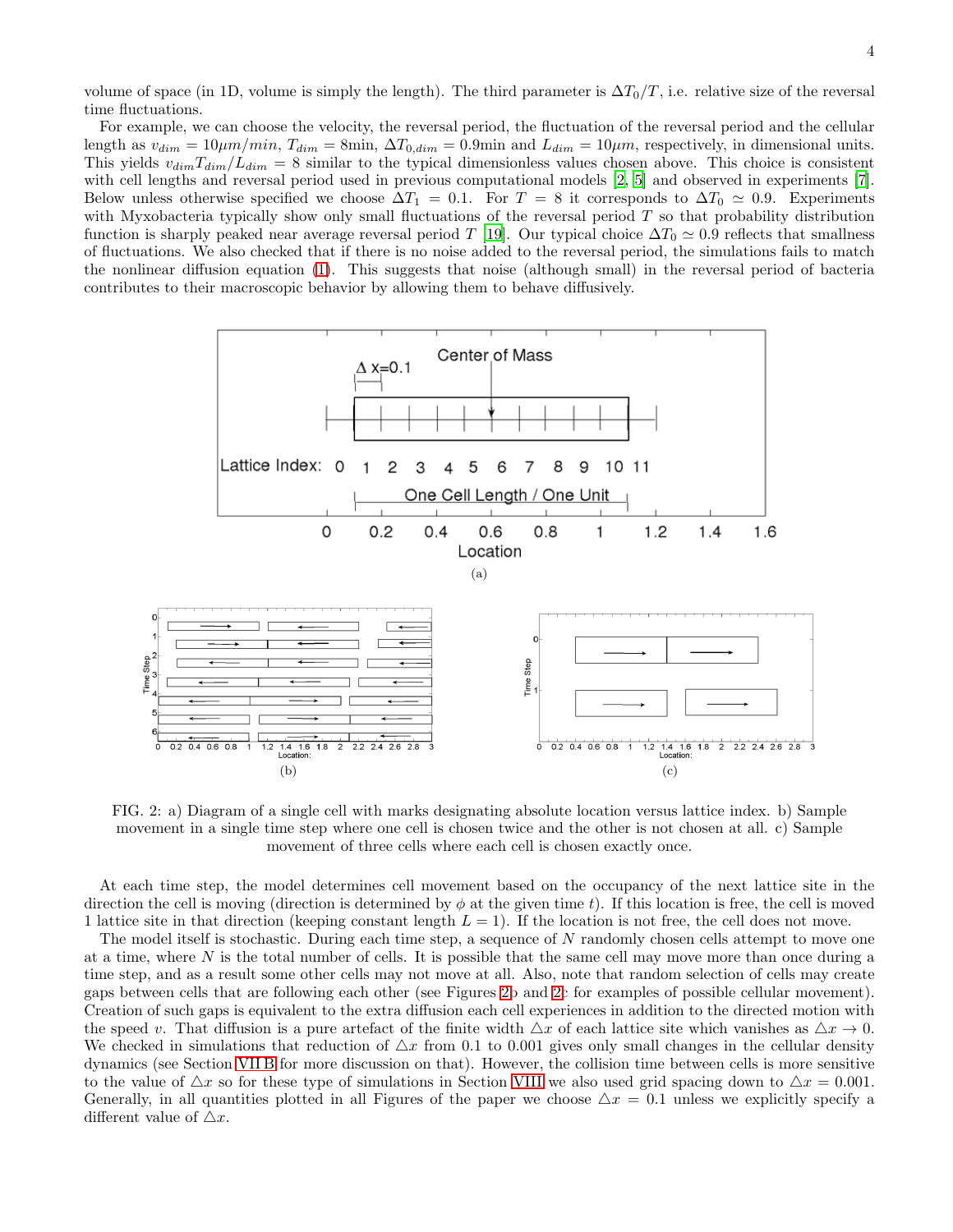Unless otherwise specified, the simulations are run on a one-dimensional lattice domain of length 4, 000 centered at  $x = 0$  starting with an initial top-hat distribution of cells of width 1,000 also centered at  $x = 0$  (i.e. density of cells is approximately constant  $p \equiv p_{max}$  for  $-500 < x < 500$  and zero everywhere else). See curve for  $t = 0$  in Figure [3a](#page-5-0) as example of a top-hat boundary condition. Because the domain is symmetric between x and  $-x$  it replicates a no-flux boundary condition at  $x = 0$  after averaging over the statistical ensemble of simulations. Generally, we choose lattice domain of length large enough to have no influence of the periodic boundaries (i.e. to have zero cellular density at both right and left boundaries).

### <span id="page-4-0"></span>III. MSM SIMULATIONS

Swarming of bacterial colony similar to the one shown in Figure [1a](#page-1-0) can be analyzed by averaging over angles, i.e. as an average over dynamics of many nearly 1D (in the radial direction) distributions of Myxobacteria. In what follows we assume that motion along radius is a dominant one while rotation is only a correction which we neglect here.

We performed multiple MSM simulations of 1D dynamics of initially localized distributions of bacterial density and performed ensemble averaging over these simulations. The ensemble serves to approximate averaging over angles or the full 2D problem. We choose the "top-hat" initial distribution (constant density around the center of the domain and zero density to the left and to the right of the center). Initial top-hat density profile was typically obtained by a dense initial packing of bacteria in the domain of width 1000 around  $x = 0$ . The typical size of a statistical ensemble was 20, 000. We determined the cellular density (volume fraction) by calculating the average number of times the given location was occupied (see Figure [3a](#page-5-0)). Qualitatively, the cell densities spread out symmetrically away from the center of the top hat. For later times a steep slope develops around density  $p_0 = 0.2$ , which implies that the rate at which the density spreads out depends on the local cell density. The cells' movement frequently causes them to collide with each other. When two cells are trying to move into each other's space, they stall (jam) until at least one reverses. This stalling, on average, shifts the mean location of their oscillatory movement away from the location at which they stall. If no other cells are nearby, the cells may collide again or separate further away due to fluctuations in the mean location of their oscillatory movement. If other cells are nearby, these outer cells have their mean location shifted outwards while the original cells' mean locations are shifted closer together. Through these shifts, the cells steadily spread away from each other.

In highly packed situations, the cells cluster together. Two cells can jam together forming two-cell cluster, and if another cell is moving in a direction of a that two-cell cluster then it may join the cluster forming three-cell cluster etc. To measure the amount of clustering, we calculated the frequencies of cluster sizes at different moments of time which is shown in log-log plots in Figure [\(3b](#page-5-0)) for MSM simulations with top-hat initial conditions. It is seen that the frequency of cluster sizes follows −2 power law. It is seen that the average cluster size decreases over time as initially densely packed cells expand. Figure [\(3c](#page-5-0)) shows that this decrease follows a power law decay over time with calculated exponent  $-0.4965$  which is close to  $-1/2$  power laws expected from diffusion.

This suggests that during early times, many of the cells are found in large clusters where they cannot move. At later times, the large clusters rapidly break up into smaller clusters allowing cells to move. Also, the individual cells near the boundaries spend a significantly greater percentage of their time moving.

Figure [3a](#page-5-0) shows that the dynamics of the cellular density is smooth and slow compare with the velocity  $v = 1$  of individual cell motion. It suggests the ensemble averaged distribution of cells at each moment of time and at each point in space is in statistical quasi-equilibrium. Below we study dependence of quasi-equilibrium on local cellular density, cellular collision times and cluster sizes. We also performed a second type of MSM simulations with periodic boundary conditions and uniform average densities to study statistical equilibrium of cellular motion.

# <span id="page-4-1"></span>IV. ELEMENTARY LAWS OF COLLISIONS (JAMS) BETWEEN CELLS AND EQUILIBRIUM MOTION OF CELLS IN THE LIMIT OF ZERO NOISE OF THE REVERSAL PERIOD

If the noise in the reversal time  $T$  is absent then in a vanishing cell density limit each cell experiences periodic motion in space and time with its center of mass not moving on average (after averaging over time period  $2T$ ). However, the experimentally observed [\[19\]](#page-20-5) small noise in the reversal time results in the random walk of the average position (averaged over time period  $2T$ ) of the center of mass of each cell at time scales above  $2T$ . That random walk results in collisions of cells for any finite density. As density goes to zero these collisions become more and more rear because it takes more time for cells to span the average distance between them through random walk. Below in this Section we consider the limit when we completely neglect that random walk, i.e. we neglect the noise in T.

For nonzero density of cells, there is a finite probability for two neighboring cells to collide (jam). By jam, we mean that one cell tries to move where another cell is located, but the excluded volume principle prevents them from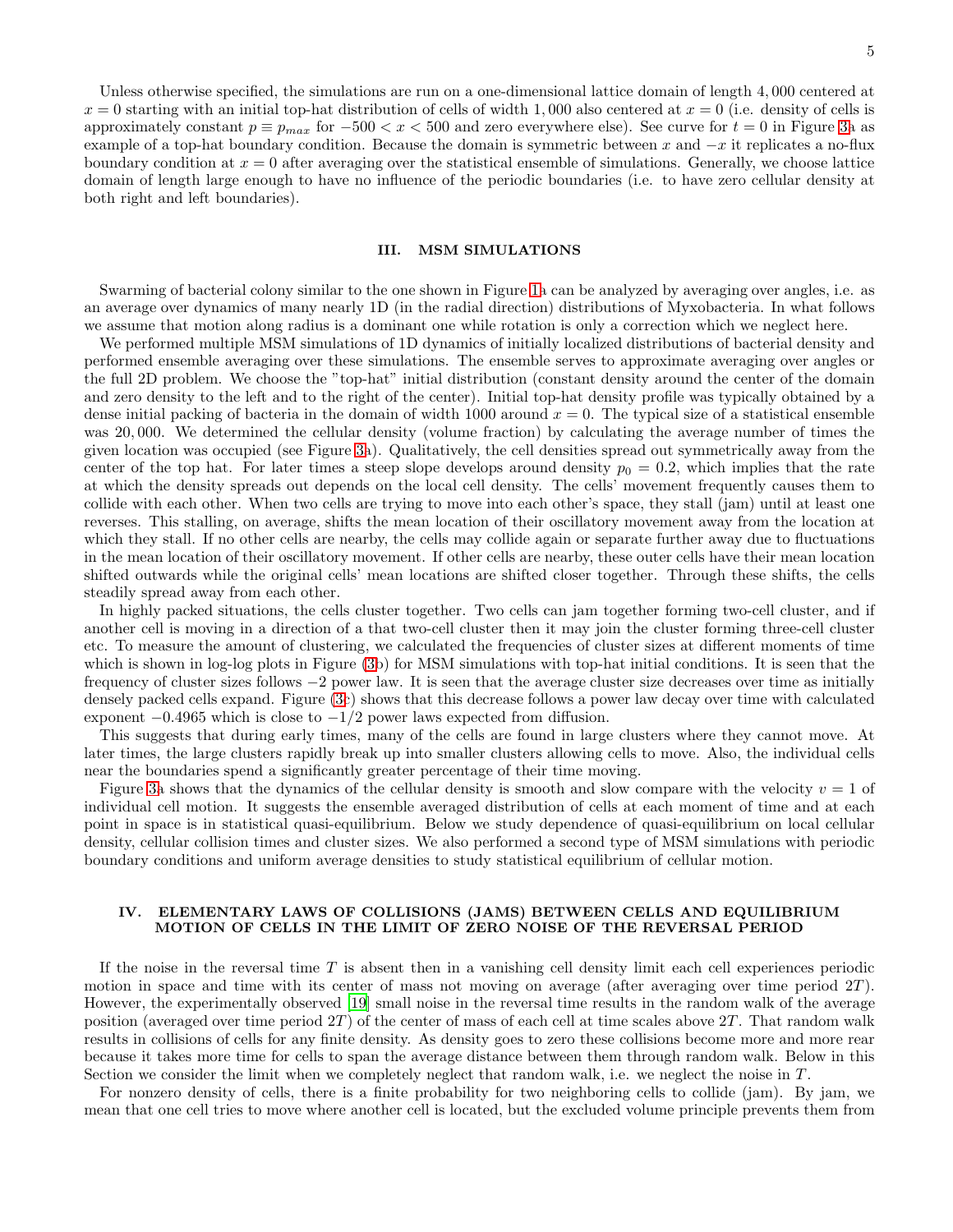

<span id="page-5-0"></span>FIG. 3: Results of MSM simulations of rods reversing every T=8 performed 20, 000 times. (a)-(c) to correspond to simulations with top-hat initial conditions and (d) corresponds to simulations with initial constant average density. (a) Average cell density at different times. (b) Expected cluster frequencies for different times, i.e. the average number of clusters of a given size obtained in the simulations. (c) Average cluster size over time on a log-log scale. (d) Expected cluster frequencies at end time 50, 000, after cooking initial conditions, for constant density simulations of ensemble size 2, 000, where the vertical bars signify the average cluster size.

moving. The term "jam" in this paper is similar to the term "collision". The subtle difference is that by collision we mean that a cell jams with another cell with subsequent unjamming, i.e. the cell is free to move after a jam.

We distinguish two types of jams. First type is a "*pairwise jam*". It occurs when two neighboring cells are jammed directly because they try to move in opposite directions towards each other but that motion is prevented by the excluded volume principle. Second type of jam occurs when a cell 1 tries to move in the same direction as a neighboring cell 2 but that cell 2 is jammed by another cell(s) (e.g. by cell 3). We refer to such type of a jam of cell 1 as "indirect jam". Such jam is an indirect one because there is no direct (pairwise) jam between cells 1 and 2. A typical example is when cell 1 moves towards neighboring cell 2 while cells 2 and 3 have a pairwise jam. After cell 1 touches cell 2 they together (cells 1,2 and 3) form three-cell cluster with pairwise jam between cells 2 and 3 and indirect jam with cell 1. We also say that a given cell is in a "*cluster jam*" if it is either pairwise or indirect jam. The pairwise collision time  $\tau_{pair}$  is always smaller or equal to T because of reversal of the direction of cellular motion. In contrast, the cluster jam time  $\tau_{cluster}$  can be arbitrary large if cells stay inside of a large cluster. Also in Section [VIII](#page-13-0) we use total jam time  $\tau$  per period T, i.e. the time during which a given cell remains jammed (either directly or indirectly) per period T. With such definition  $\tau$  never exceeds T.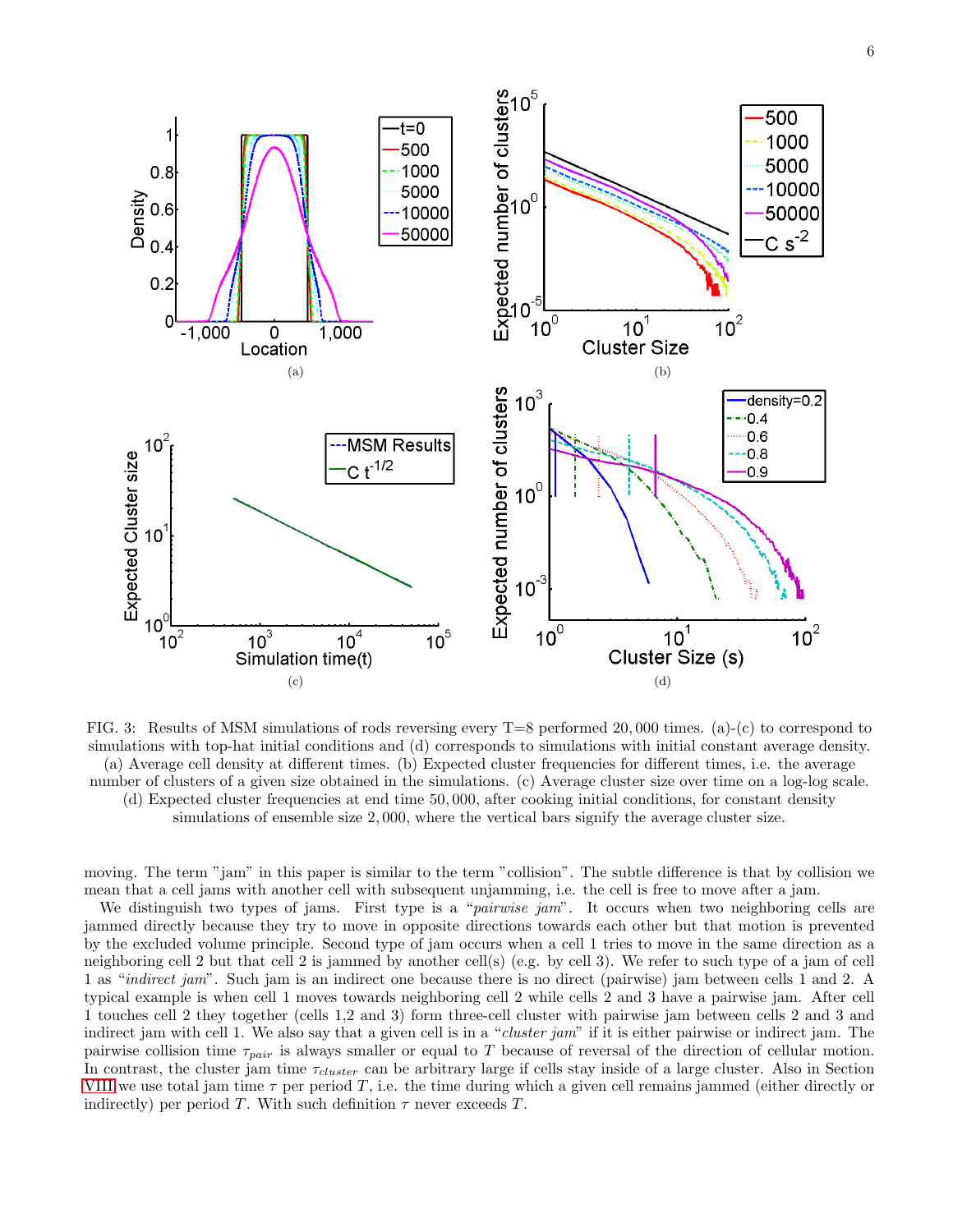Assume that density is small so that mostly pairwise jams occur. In such a case jamming of two cells lasts until one of the cells reverses. After that they move together in the same direction until the second cell reverses. After the second cell reversal, cells move in opposite directions away from each other. Assume that all other cells are still far away. Then after the first cell reverses for a second time both cells will move in the same direction, and after the second reversal of the second cell they will move towards each other. Exact calculation shows that these two cells will never jam again in the absence of other cells. Instead, exactly at the moment when these two cells touch each other, the first cell will reverse for a third time and they will move in the same direction again. This pattern of periodic motion without jamming of these two cells will continue for arbitrary long time (or until another, third cell, would approach them close enough to jam with one of these two cells). It means that any two isolated cells jam only once and after that both cells will experience periodic motion without disturbing one another.

A similar interaction pattern occurs if we consider a system of three or more cells moving in an infinite spatial domain. After several collisions (jams) between these three or more cells, they will also end up in the state where they will not jam any more and all cells will experience periodic motion without touching each other. A center of mass of each cell participating in a jam shifts relative to its average position at a distance  $v\tau_{pair}$  to the left or to the right (depending on which side it has a jam), where  $\tau_{pair}$  is the collision time. However, after all collisions are over, center of mass of each cell experiences periodic motion and no average motion (averaged over the period  $2T$ ) is observed. We refer to such state as an equilibrium motion of Myxobacteria. Note that equilibrium motion is quite different from the equilibrium distribution (Gibbs distribution) in statistical mechanics [\[20\]](#page-20-7) because Myxobacteria are always self-propelled and are not subject to any type of thermal equilibrium. Starting with a finite number of initially densely packed Myxobacteria, after finite number of collisions and provided Myxobacteria divisions are neglected, the bacterial colony expands to such size that there will be no more collisions between cells. After that the average size of the colony remains the same with bacteria moving periodically at equilibrium.

We now calculate the density of Myxobacteria  $p_0$  at which a transition occurs from motion with collisions to equilibrium motion. First, consider two neighboring cells and assume that they have phases  $\phi_1$  and  $\phi_2$ , respectively. Generally  $-2T \leq \phi_1 - \phi_2 \leq 2T$  but assuming periodicity over time 2T we can always add a multiple of 2T to each of the phases,  $\tilde{\phi}_j \equiv \phi_j + n_j 2T$ ,  $j = 1, 2$  ( $n_j$  are integers), to keep the difference of modified phases inside a twice smaller interval:  $-T \le \tilde{\phi}_1 - \tilde{\phi}_2 \le T$ . For  $p = p_0$  cells do not jam but during a part of the time interval 2T they move together (attaching to each other) in the same direction until one of them reverses. After that, they move in opposite directions from each other for the time interval  $|\tilde{\phi}_1 - \tilde{\phi}_2|$ . After that second cell reverses and both cells move in the same direction etc. Minimum separation between centers of mass of these two cells is  $L$  and maximum separation is  $L+2v|\tilde{\phi}_1-\tilde{\phi}_2|$ . So the distance  $\tilde{L}_{dist}$  between the average positions of centers of mass is  $L_{dist}=L+v|\tilde{\phi}_1-\tilde{\phi}_2|$ . Now, to calculate the average density  $p_0$  of many cells we average  $L_{dist}$  over phase differences  $0 \le |\tilde{\phi}_1 - \tilde{\phi}_2| \le T$  resulting in the critical density

<span id="page-6-1"></span>
$$
p_0 \equiv \frac{L}{\langle L_{dist} \rangle} = \left[ T^{-1} \int_0^T (L + v\phi) d\phi \right]^{-1} = \frac{L}{L + vT/2}.
$$
 (4)

For the standard values  $v = L = 1, T = 8$  it yields that  $p_0 = 0.2$ .

If initially there is a localized distribution of cells with the average density  $p > p_0$ , then these cells will spread out with collisions until their density reaches  $p = p_0$ . If initially  $p < p_0$ , then some redistribution of cellular density may occur when the average distance between centers of mass of two neighboring cell is  $L_{dist} < L + v|\tilde{\phi}_1 - \tilde{\phi}_2|$ . Because average density is low, this would result only in a local redistribution of the positions of cells without much change in the macroscopic cellular density. After initial spreading out no collisions or cellular density transport will be observed.

We conclude that in order to observe transport of a system of self-propelled rods without noise in the reversal period T at long times one needs to incorporate in the model a source of the density gradient. In Myxobacteria swarms, such a source is present because of division of cells in the center of the bacterial colony. Thus any transport of self-propelled rods without noise in T is a collective phenomena with the threshold density  $p_0$  required for transport.

# <span id="page-6-0"></span>V. RE-INTRODUCTION OF THE NOISE OF THE REVERSAL PERIOD IN THE SMALL DENSITY LIMIT

We now take into account the noise of the reversal period  $T$  in the analysis of the previous Section. In that case collisions between cells occurs even for  $p < p_0$  because random walk of the average position of cells causes them to move at arbitrary large distance until finally colliding with other cells. When density approaches to zero the frequency of collisions also goes to zero. But if  $p \to p_0$  from below then cells collide typically at each period 2T with the collision time  $\sim \Delta T_0$  (so that for  $\Delta T_0 \to 0$  that collision time would vanish). Thus  $p_0$  separates two regime of collisions: for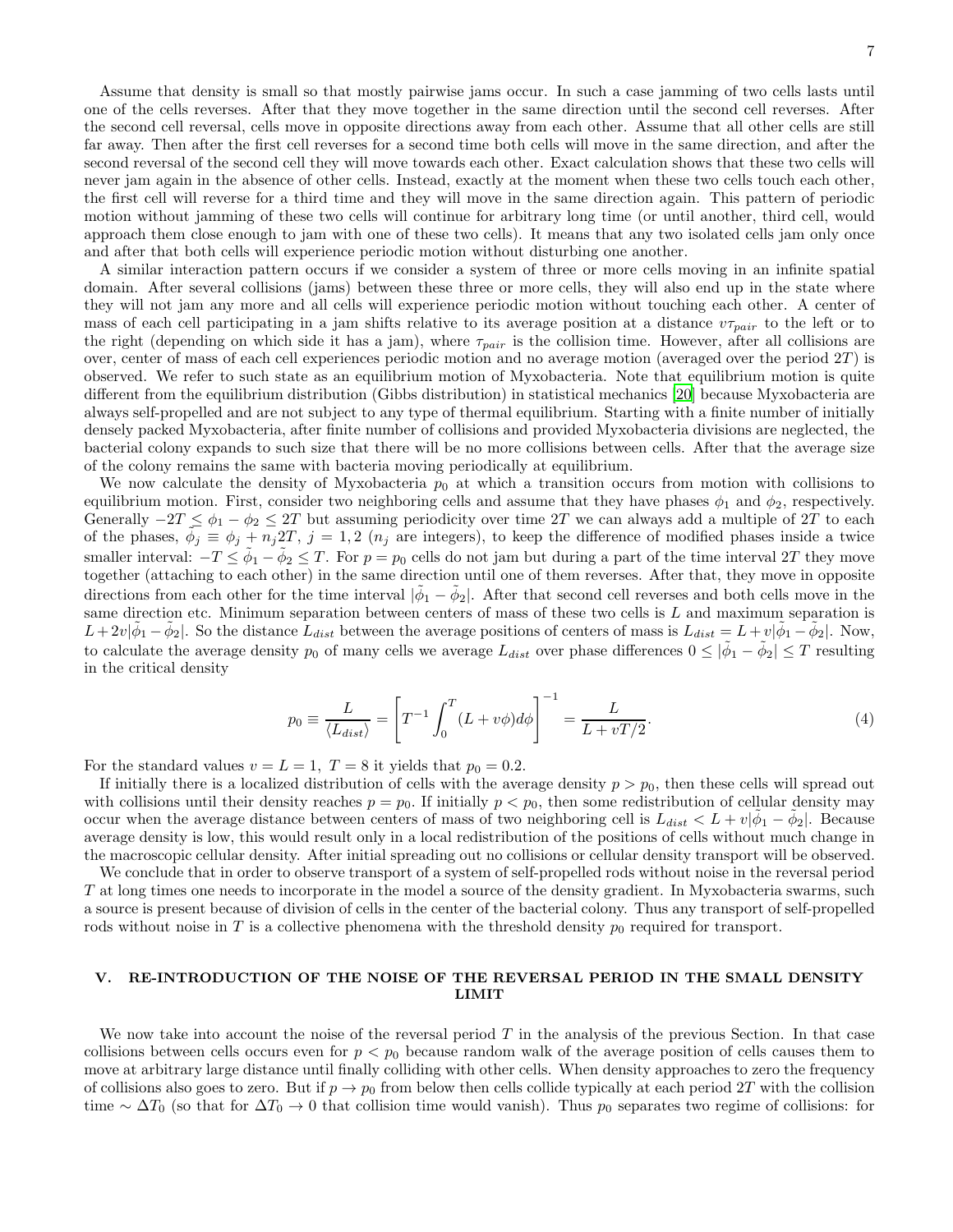$p < p_0$  rare collisions primary occur because of the noise of T while for  $p > p_0$  collisions are dominated by frequent collisions. At the transition densities  $p \sim p_0$  the contributions of both of these effects are comparable.

Thus a transport of Myxobacteria is a mixture of two effects. First effect is the diffusion of individual cells due to the noise in the reversal period T which dominates for small densities  $p < p_0$ . Second effect is due to the frequent collision of cells during each period 2T making that effect essentially collective one. These two regimes make Myxobacteria quite distinct from bacteria like E. Coli or amoeba Dictyostelium discoideum which experience diffusion as random walk of Brownian-like particles  $[8-10]$  without any periodic motion.

# <span id="page-7-0"></span>VI. MULTIPLE COLLISIONS AND CELL CLUSTERING FOR LARGE CELLULAR DENSITIES

If the cellular density p is not small  $(p > p_0)$  so that cells typically experience collisions during each period 2T, then cell motion is more complicated than described in Section [IV](#page-4-1) which is based on rare pairwise collisions. In addition we assume here and below that there is nonzero noise in  $T$  as in Section [V.](#page-6-0) Figures  $4(a-d)$  show pairwise jam time (jam duration) versus collision number that occur between three adjacent cells for the average cellular density  $p = 0.95$ . In that case cells occupy 95% of total volume and between two reversals each cell can cover up to  $vT/L = 8$  cell volumes meaning that it could collide with multiple cells if allowed to. It is shown in Figure [4](#page-8-0) that distribution of pairwise jam time  $\tau_{pair}$  is random. Such regime typically occurs closer to the bacterial colony center where cell flux caused by cell divisions is large and it keeps the system far from equilibrium motion state as described in Section [IV.](#page-4-1) There are at least two situations where such a far from equilibrium state is possible. First is the high density gradient case caused by bacterial division (as mentioned above). The second case occurs if no-flux boundary conditions maintain a large density of Myxobacteria in a domain with fixed volume. In both cases the rate of bacterial jamming is high and the collision times are randomly distributed.

Another effect which occurs in case of large densities is the high probability of formation of clusters consisting of more than two bacteria. As density of bacteria approaches one, all bacteria jam in large clusters. Unjamming bacteria from large cluster might take a lot of time because leftmost or rightmost bacteria in the cluster need to move away providing space for the bacteria in the center of the cluster to move in. As a result, many cells stay jammed in a cluster for a long time for large densities. Figure [5](#page-9-0) shows that the average cluster collision time  $\tau_{cluster}$  (averaged over ensemble of MSM simulations) diverges for  $p \to 1$ . Values of  $\tau_{cluster}$  for different  $\Delta x$  show good convergence to the continuous limit  $\Delta x \to 0$ . E.g., curves for  $\Delta x = 0.01$  and  $\Delta x = 0.001$  are almost indistinguishable.

Figure [3b](#page-5-0) shows the distribution of cluster sizes for MSM simulations starting from a top-hat initial condition. Figure [3d](#page-5-0) shows the cluster size distribution for different densities p for MSM simulations with uniform average density and periodic boundary conditions (second type of MSM simulations is described in Section [III.](#page-4-0)

### <span id="page-7-1"></span>VII. MACROSCOPIC NONLINEAR DIFFUSION MODEL AND MSM SIMULATIONS

### A. Nonlinear Diffusion Model and Its Limitations

If collisions are frequent and, additionally, the distribution of the reversal phases and initial position of cells are random, then we assume that collective dynamics of cells is diffusion-like and it is described by the equation of the general type [\(1\)](#page-2-1). In this section, we obtain a numerical approximation of the diffusion coefficient  $D(p)$  in (1) to match the results of MSM simulations. This is achieved by running MSM simulations with a top-hat initial distribution and using Boltzmann-Matano (BM) analysis [\[18](#page-20-6)] applied to the ensemble-averaged MSM density profile on the right half of the spatial domain at time  $t = t_D$ . Here and below  $t_D$  describes the time at which we apply BM analysis. (Description of the BM analysis is given in Appendix A). Then we demonstrate that numerical solutions of [\(1\)](#page-2-1) with  $D(p)$  obtained using BM analysis, yield density dependence on space and time which are in a very good agreement with the one obtained using MSM simulations, justifying initial assumption of collective dynamics of cells being diffusion-like.

Results of MSM simulations unavoidably have noise due to the finite size of stochastic ensemble used to determine cellular densities. BM analysis relies on calculating derivatives of density and we apply Gaussian filter to the MSM density data to smooth out both p and all its derivatives [\[21](#page-20-8)]. We checked that the change of parameters of the Gaussian filter resulted in only small corrections without any systematic error.

Typically, to perform BM analysis we run MSM using an initial top-hat distribution of length 1, 000 in a domain of size 4, 000 (see the end of Section [II](#page-2-0) for more details). For most of our simulations, the top-hat is wide enough so that during simulation time the density at the middle of the domain remains close to the initial density  $p_{max}$  (in most simulations  $p_{max} = 1$ ). It means that cells mostly move near the boundary of initial top-hat distribution while at the middle of the domain the cellular density is almost constant. This allows us to ignore the left half of the domain and treat the cell distribution as if it were step-wise shaped in an infinite domain. This is necessary in order to perform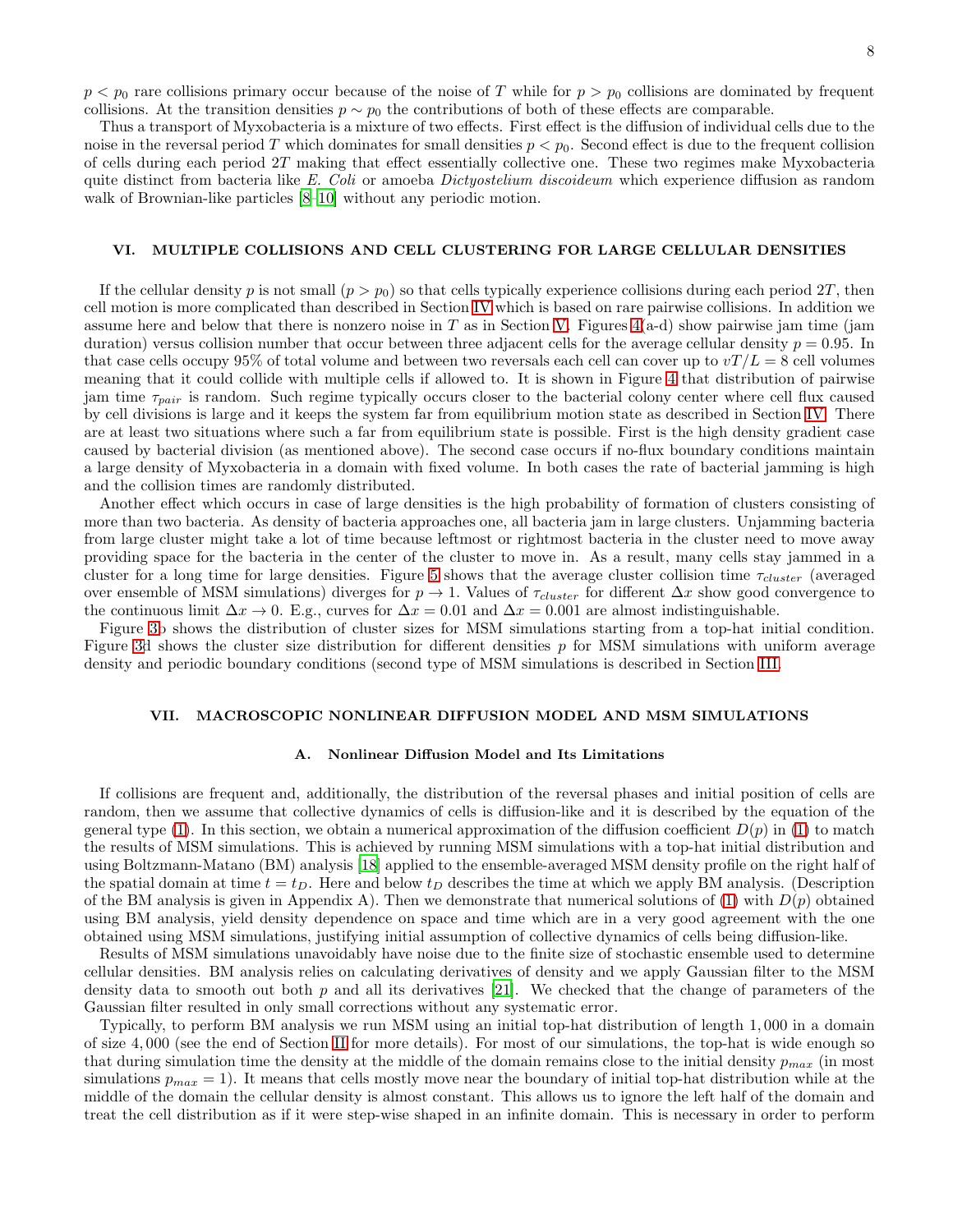

<span id="page-8-0"></span>FIG. 4: (a-d) Four stochastic realizations of the pairwise jam time that a single cell experiences with its two adjacent neighbors. Collisions with the left and right neighbors are colored blue and green respectively for a total of 1,000 different collisions at average cellular density 0.95 and  $\Delta x = 0.001$ .

BM analysis which is exact for infinite spatial interval with step-wise initial conditions only. In Appendix B we study the accuracy of BM analysis for a finite width of top-hat initial conditions.

Another limitation of the BM analysis is that it requires calculating  $(dp(x)/dx)^{-1}$ . Due to the presence of the regions where the density is constant, singularities of  $\left(\frac{dp(x)}{dx}\right)^{-1}$  may be generated in the calculation of the nonlinear diffusion coefficient near the end of the diffusion curves where p is close to 0 or  $p_{max}$ . These artificial singularities result from a loss of numerical precision near singularity of  $(dp(x)/dx)^{-1}$  which is clearly seen near  $p = 0$  and  $p = 1$ in all Figures below that include  $D(p)$ . To reduce such loss of numerical precision we only perform BM analysis in the neighborhood of the interface that encompasses the initial step of a top-hat instead of the entire right half of the domain. It can be also mitigated by performing a cubic spline interpolation of  $D(p)$  from the domain  $0 < p < 1$  to values around  $p = 0$  and  $p = 1$ . This, however, appears to be not necessary because the loss of precision does not affect prediction of the density dynamics in [\(1\)](#page-2-1) in any significant way.

Since the BM analysis approach for calculating the diffusion coefficient assumes that the nonlinear diffusion equation [\(1\)](#page-2-1) is solved on an infinite domain, there will be errors in calculating the diffusion coefficient if there is significant density near the boundaries of our finite computations domain. So if were to choose  $t_D$  that is too large, the analysis would fail. Also, if were to choose  $t_D$  that is too small, then not enough cells would reverse to generate diffusion. We found that any time between  $t_D = 125$  and  $t_D = 10,000$  appears to be sufficient for generating reasonably universal diffusion curves for  $T = 8$  as shown in Figure [6a](#page-10-0). In other words, diffusion coefficient curves  $D(p)$  generated at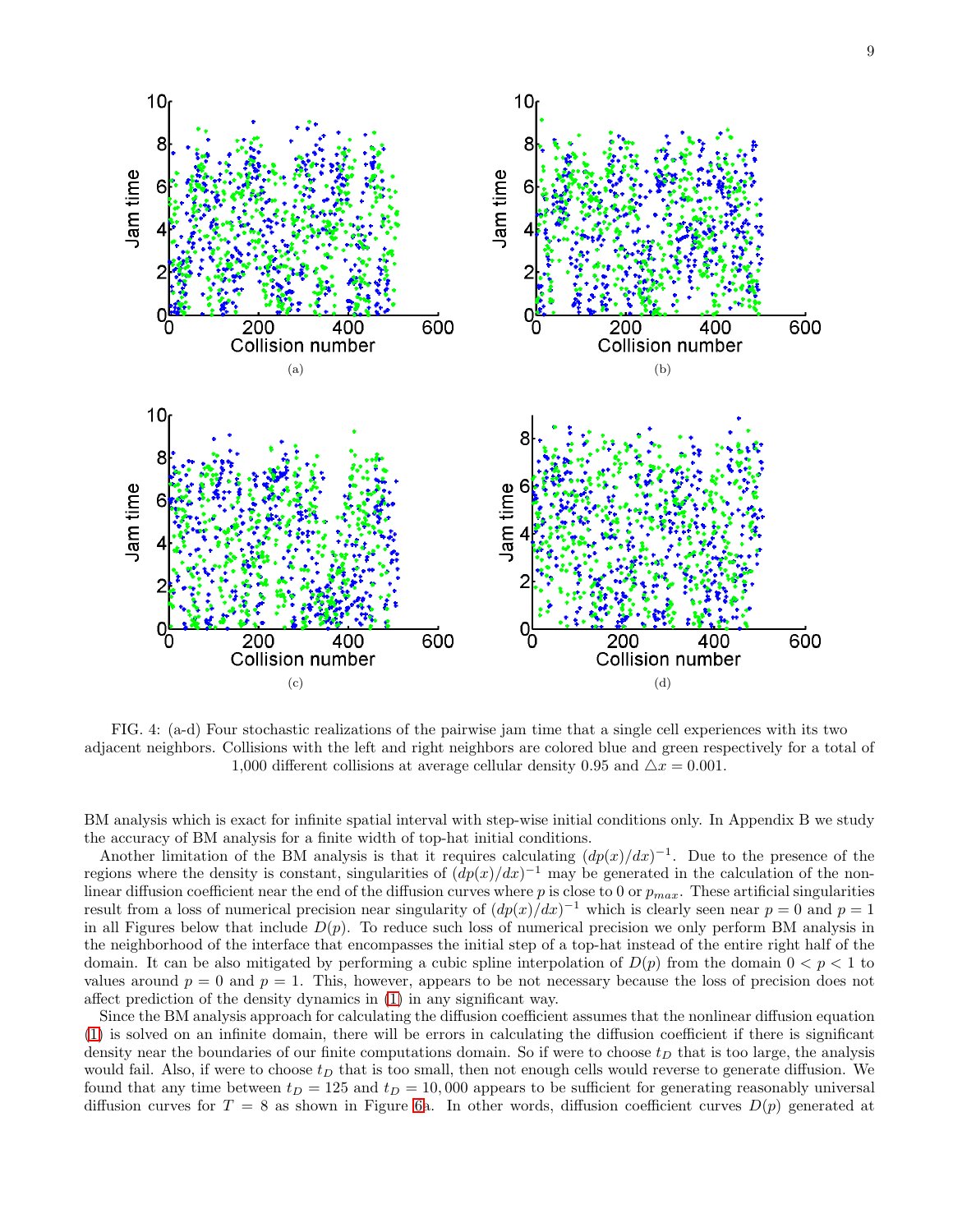

<span id="page-9-0"></span>FIG. 5: Average cluster collision time  $\tau_{cluster}$  as a function of density p for different values of  $\Delta x$ . It is seen that  $\tau_{cluster} \rightarrow \infty$  for  $p \rightarrow 1$ .

different times  $t_D$ , are close to each other. This near-independence of  $D(p)$  from  $t_D$  justifies our assumption of the collective dynamics of cells being diffusion-like and described by [\(1\)](#page-2-1).

Small difference between different diffusion curves  $D(p)$  generated at different times  $t_D$ , is due to the absence of diffusion for  $p < p_0$ , where the critical density  $p_0$  is defined in [\(4\)](#page-6-1). For  $p < p_0$  there are practically no jams between cells (see Section [IV\)](#page-4-1) and, subsequently, there is no diffusion. (Some occasional jams are still possible only because cells are not in fully quasi-equilibrium and because of finite value of  $\Delta x$ .) BM analysis assumes that  $D(p)$  is an analytical function. But a sharp drop of diffusion to zero for  $p < p_0$  breaks that analyticity. Therefore, in BM analysis approach a drop of  $D(p)$  from finite value at  $p \to p_0 + 0$  to the zero value at  $p \to p_0 - 0$  is replaced by a smooth function shown in Figures [6a](#page-10-0) and b (see also Section [VIII](#page-13-0) for more relevant discussion on this subject). Thus, nonzero values of  $D(p)$  for  $p < p_0$  in Figures [6a](#page-10-0) and b are artifacts of the BM method. Also, finite values of  $\Delta x$  contribute to nonzero value of  $D(p)$  for  $p < p_0$  but that contribution is small for  $\Delta x \leq 0.1$  in comparison with contribution of BM analysis. In the limit  $\Delta x \to 0$  there is no average macroscopic motion of cells for  $p < p_0$ . MSM simulations indicate this by the sharp drop of density for  $p < p_0$ . (Such drop is not completely vertical because of finite sizes of cells in the MSM.) In addition, macroscopic averaging requires taking into account a finite spatial width of that sharp drop of density. We conclude that the difference between MSM and PDE curves in Figure [6c](#page-10-0) for  $p < p_0$  is due to the limitation of applicability of BM analysis for  $p < p_0$ .

Unless otherwise specified below we use  $t_D = 500$  to generate the diffusion curves.

To demonstrate that there is little difference in the solutions of  $(1)$  with diffusion coefficients  $D(p)$  chosen based on BM analysis with  $t_D = 500$  versus  $t_D = 10,000$ , we compare the resulting numerical solutions with the densities obtained using microscopic stochastic model simulations (see Figure [6c](#page-10-0)). Figure [6c](#page-10-0) shows that PDE density profiles  $p(x)$  are almost indistinguishable for both values of  $t<sub>D</sub>$ . Furthermore, the difference between the numerical solutions of the nonlinear diffusion equation and stochastic simulation results are negligible except for the region  $p < p_0$ .

Diffusion curves for different reversal periods T were also calculated (see Figure [6b](#page-10-0)). Large reversal periods T produce high diffusion at low densities, and low diffusion at high densities. Small reversal periods produce low diffusion at low densities and high diffusion at high densities. In the former case the cells move left or right until they collide and they stay jammed for a long time. In the later case, the cells rapidly oscillate left and right. Once the cells spread out, collisions become infrequent.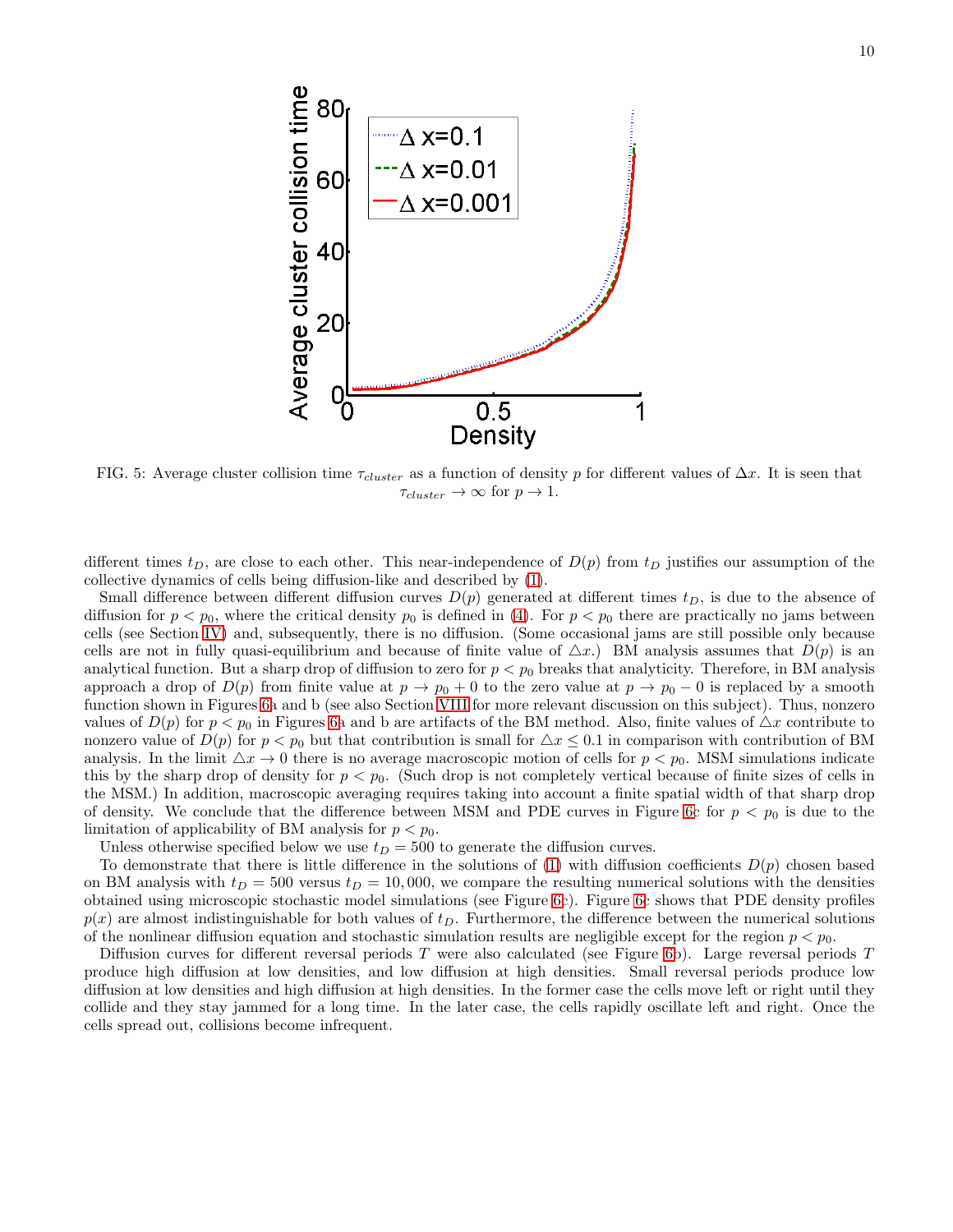

<span id="page-10-0"></span>FIG. 6: (a) Diffusion coefficient  $D(p)$  generated by BM analysis at different times  $t_D$  for  $T = 8$ . (b)  $D(p)$  generated by BM analysis for varying reversal periods T for diffusion curves calculated from BM analysis at  $t_D = 500$ . (c) Density profiles from MSM simulations vs. PDE density profiles (solutions of [\(1\)](#page-2-1)) at  $t = 60$  and  $t = 30,000$  obtained using diffusion coefficients from (a) with  $t_D = 500$  and  $t_D = 10,000$ . It is seen that the fit between two types of density profiles is very good except the region of small density  $p < p_0 = 0.2$ .



<span id="page-10-1"></span>FIG. 7: Numerical solution of the diffusion equation [\(1\)](#page-2-1) (with  $D(p)$  from BM analysis) plotted against the ensemble-averaged MSM results at  $t = 60$  and  $t = 5,000$  for different reversal periods T. PDE and MSM results are almost indistinguishable.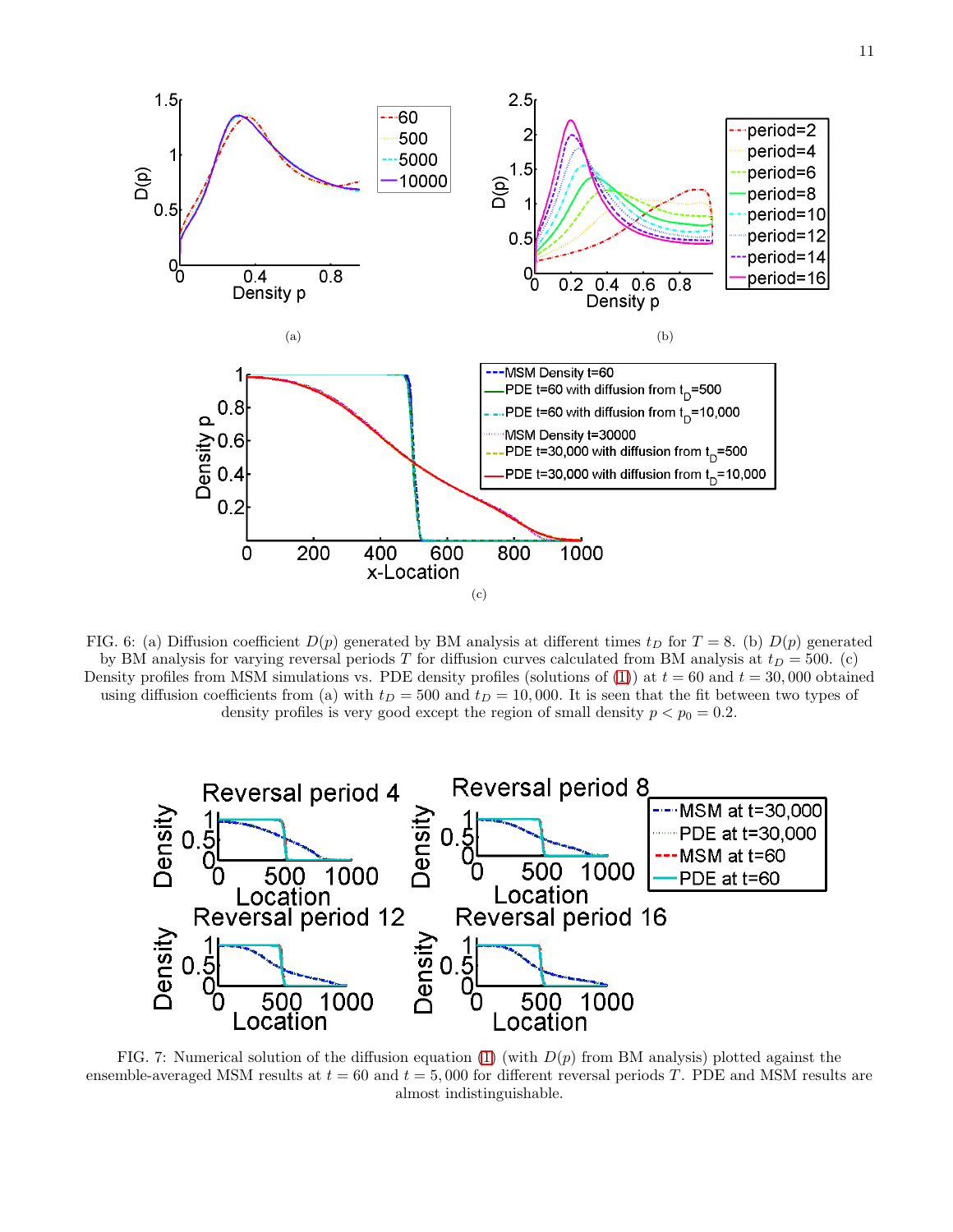

<span id="page-11-1"></span>FIG. 8: Comparison of ensemble-averaged MSM simulations with numerical solution of [\(1\)](#page-2-1) (with  $D(p)$  from BM analysis) using different initial densities. MSM densities are not smooth because of finite size of statistical ensemble. It is seen that PDE results are well approximations for MSM for  $p > p_0$  if we average over fast fluctuations of MSM densities. Simulations results were taken at  $t = 50,000$ 

### <span id="page-11-0"></span>B. Testing accuracy of the nonlinear diffusion model and macroscopic limit of MSM

To test that the diffusion curves in Figure [6b](#page-10-0) actually predict the diffusion in the stochastic model, we compared numerical solutions of the diffusion equation [\(1\)](#page-2-1) with  $D(p)$  derived using BM analysis of MSM simulations with different reversal periods at an early and a later times (see Figure [7\)](#page-10-1). Very good match is demonstrated for  $p > p_0$ , where the critical density  $p_0$  is defined in [\(4\)](#page-6-1).

To test whether the dynamics of the discrete stochastic system is consistently well approximated by the diffusion equation, independently of initial density, we compared the numerical solutions of the diffusion equation with the MSM simulations for  $T = 8$  reversal period and different initial conditions (different amplitudes of densities in the initial top-hat profile). We first generated random initial conditions with constant average density and periodic boundary conditions and allowed cells to move in the MSM simulations for  $t = 50,000$  to reach statistical equilibrium. After that we inserted the obtained equilibrium distribution as a top part of top-hat initial condition and run MSM simulations starting with these spatially nonuniform initial conditions. Figure [8](#page-11-1) shows a very good match between these simulations and numerical solutions of the nonlinear diffusion equation. Matching is not as good for smaller densities due to the qualitative change of diffusion and lack of collisions for  $p < p_0$  as was explained above.

Since cells move on a discrete grid at discrete time steps, we test convergence of the system to a continuous description of cell movement by decreasing the grid spacing  $\Delta x$ , and by scaling the lengths and time steps appropriately. The results of the ensemble-averaged MSM simulations for the spatial profile of density are shown in Figure [9.](#page-12-0) It is seen that the reduction of  $\Delta x$  from 0.1 to 0.001 results only in small changes in the cellular density dynamics with density curves for different  $\Delta x$  practically indistinguishable in Figure [9.](#page-12-0) It suggests  $\Delta x = 0.1$  is already a quite good approximation for the cellular dynamics in continuous limit.

The diffusion curves obtained from BM analysis are more sensitive to the change of  $\Delta x$  compare with the sensitivity of  $p(x)$  at Figure [9.](#page-12-0) Figure [10](#page-12-1) shows the diffusion curves from BM analysis obtained at  $t_D = 500$  from the same MSM simulations as in Figure [9.](#page-12-0) It is seen that  $D(p)$  is relatively well converges for  $\Delta x \lesssim 0.01$ . These changes in  $D(p)$ do not change the efficiency of BM analysis for the prediction of density dynamics as in Figure [6.](#page-10-0) For all values of  $\Delta x = 0.1$  the corresponding diffusion curves from BM analysis work well for the density dynamics. The effect of finite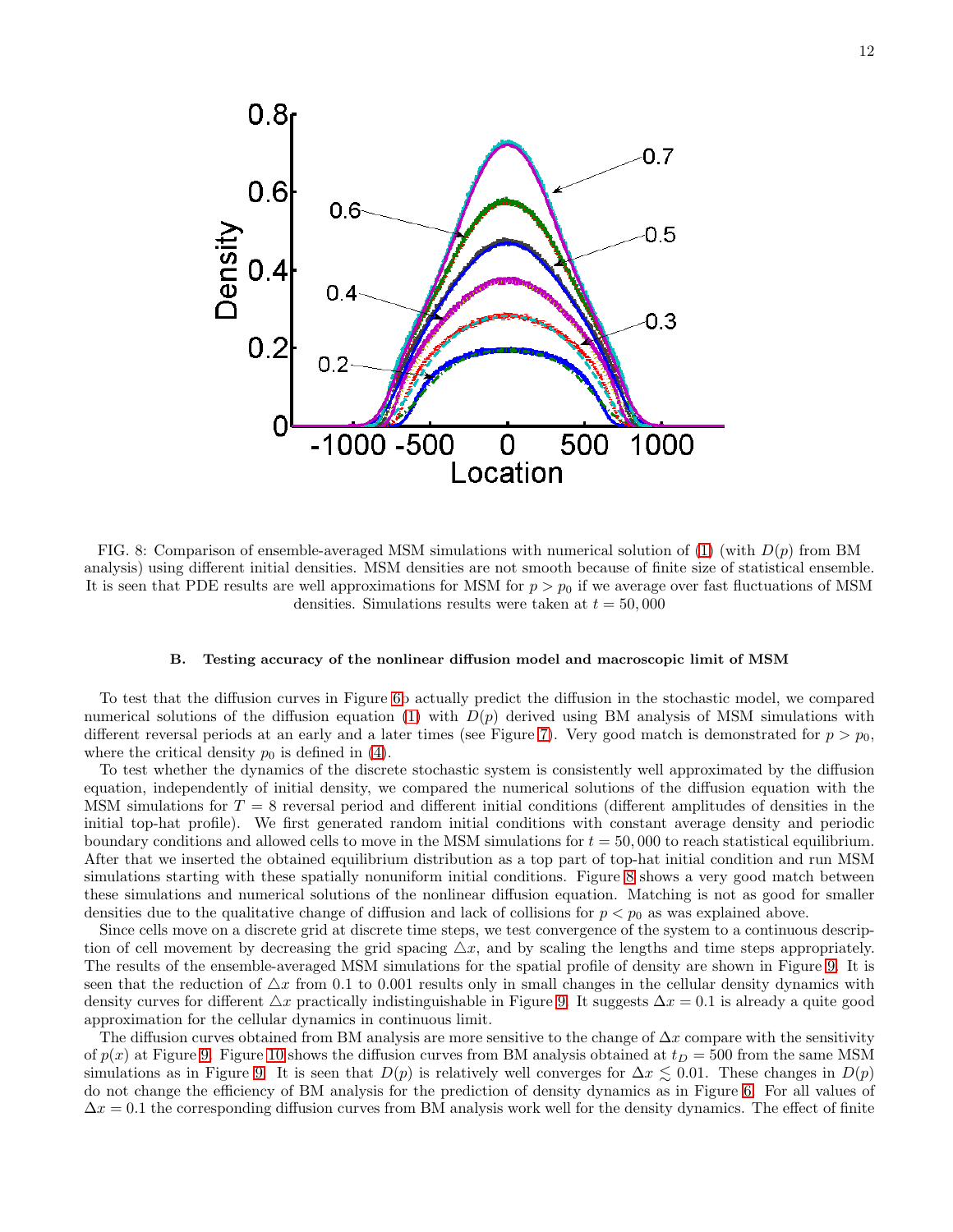

<span id="page-12-0"></span>FIG. 9: Spatial distribution of density at  $t = 30,000$  from the ensemble-averaged MSM simulations with different  $\Delta x$ . Initial condition had a form of top-hat distribution of width 1000.

 $\Delta x$  is only to modify the diffusion through additional  $\Delta x$ -dependent fluctuations of the reversal time T. The cause of such modification is discussed in Section [II.](#page-2-0)



<span id="page-12-1"></span>FIG. 10: Diffusion coefficient  $D(p)$  generated by BM analysis at  $t_D = 500$  for the same simulation as in Figure [9.](#page-12-0)

We now address the effect of different values of  $\Delta T_0$ . In Myxobactera colony, the fluctuations of T are possible with probability density function for T sharply peaked near average reversal period  $T$  [\[19](#page-20-5)]. We study the role of noise in the reversal period by changing the value of  $\Delta T_0$ . For each  $\Delta T_0$  we determine the nonlinear diffusion coefficient  $D(p)$ using BM analysis [\[18](#page-20-6)] of ensemble averaged MSM simulations. We found that  $D(p)$  changes with  $\Delta T_0$  as shown in Figure [11.](#page-13-1) Then we compared the density dynamics from MSM simulations and the nonlinear diffusion equation [\(1\)](#page-2-1). For finite values of noise (typically for  $\Delta T_0/T_0 \gtrsim 0.1$ ) the agreement between [\(1\)](#page-2-1) and MSM simulations is very good, similar to shown in Figure [6c](#page-10-0). When no noise is added  $(\Delta T_0 = 0)$ , we found that [\(1\)](#page-2-1) is not a good approximation of the density dynamics, i.e. MSM density no longer follows  $(1)$  with  $D(p)$  from BM analysis as shown in Figure [12.](#page-13-2)

We conclude that the finite noise appears necessary for the nonlinear diffusion approximation to work. Also note that that finite value of  $\Delta x$  creates the effective noise in T as discussed above. It means that generally effects of finite  $\Delta T_0$  and finite  $\Delta x$  add up. To distinguish these effects one can reduce  $\Delta x$ .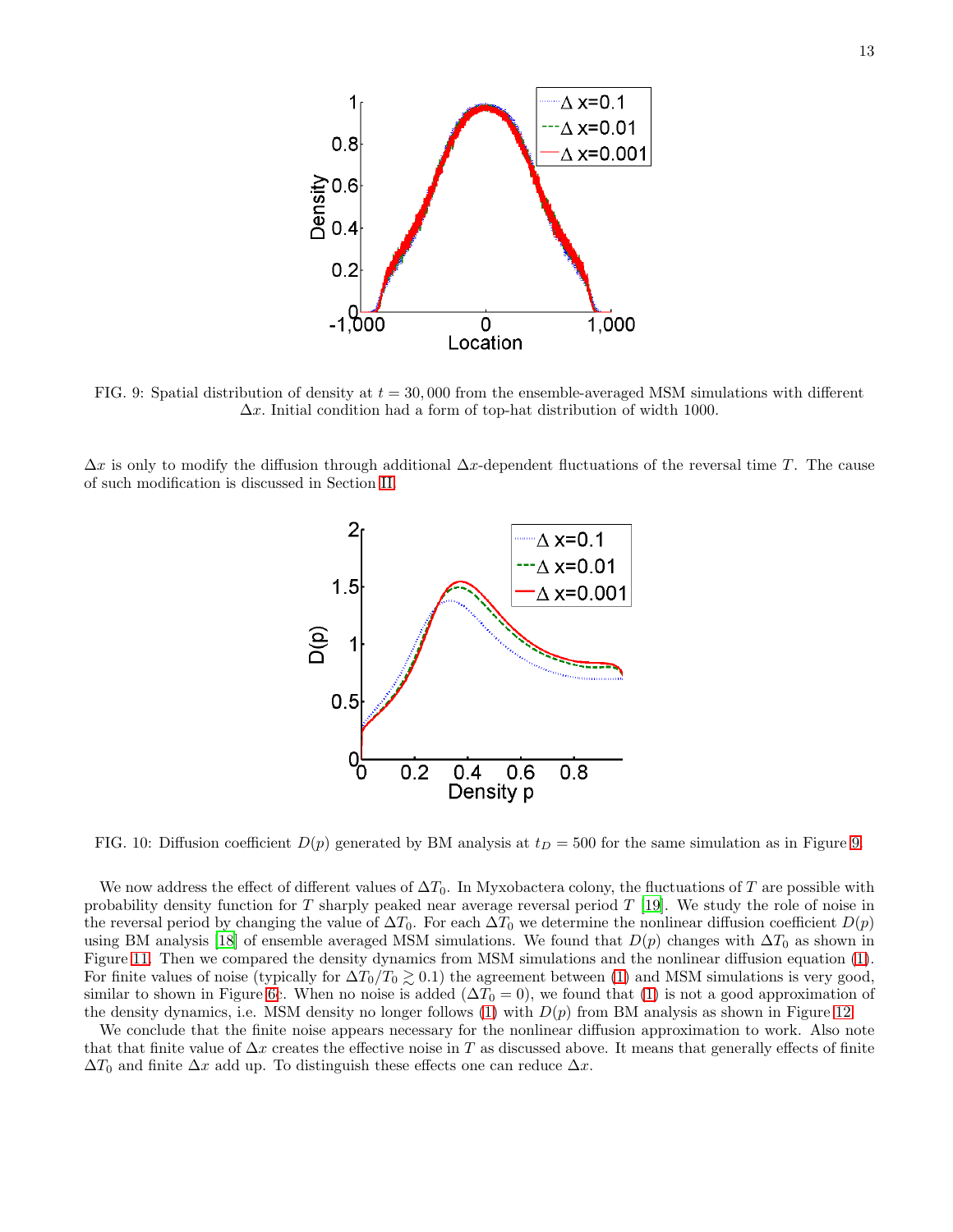

<span id="page-13-1"></span>FIG. 11: Diffusion curves  $D(p)$  for different values of variance  $\Delta T_0$  of the reversal time T fluctuations (see the equation [\(3\)](#page-2-3) and after it for definitions) obtained from BM analysis of ensemble-averaged MSM simulations.



<span id="page-13-2"></span>FIG. 12: Density curves for MSM simulations with  $\Delta T_0 = 0$  and attempted PDE fit using BM analysis at  $T = 30,000$  and  $T_D = 500$ . Initial condition had a form of top-hat distribution of width 1000.

## <span id="page-13-0"></span>VIII. ANALYTICAL APPROXIMATIONS OF THE PAIRWISE AND TOTAL COLLISION TIMES

In this section an analytical approximation of the pairwise collision time and semi-analytical fit to the total collision times are derived. We mostly focus on a limit of intermediate cellular density when  $p > p_0$  but p is not very close to one so that many collisions between cells are still pairwise and they do not result in larger clusters. Assume that a cell experiences on average jam(s) of total duration  $\tau_1$  from the left and  $\tau_2$  from the right during each reversal period 2T. We include both pairwise jams and indirect jams into definition of  $\tau$  (see Section [IV](#page-4-1) for detailed definitions of jams). In such a case a shift of the center of mass of a given cell per period 2T is  $(\tau_1 - \tau_2)v$ . The average collision time  $\tau$  in a given direction (left or right) must be a slow function of x (i.e.  $\tau_1 \simeq \tau_2 \equiv \tau$ ) to avoid large microscopic gradients. Typically  $\tau$  can be viewed as the average (ensemble or time average) over many collisions (jamming events) for each given cell. It is necessary to stress that  $\tau$  in this section is the (total) jam time (from both direct and indirect jams) per period T. This quantity is different from  $\tau_{cluster}$  from Section [IV](#page-4-1) because  $\tau$  never exceeds T by its definition.

Although jam times can fluctuate strongly from collision to collision (as seen in Figure [4\)](#page-8-0), after averaging over several collisions  $\tau$  becomes slow function of x and t. We also neglect for now the influence of the fluctuations of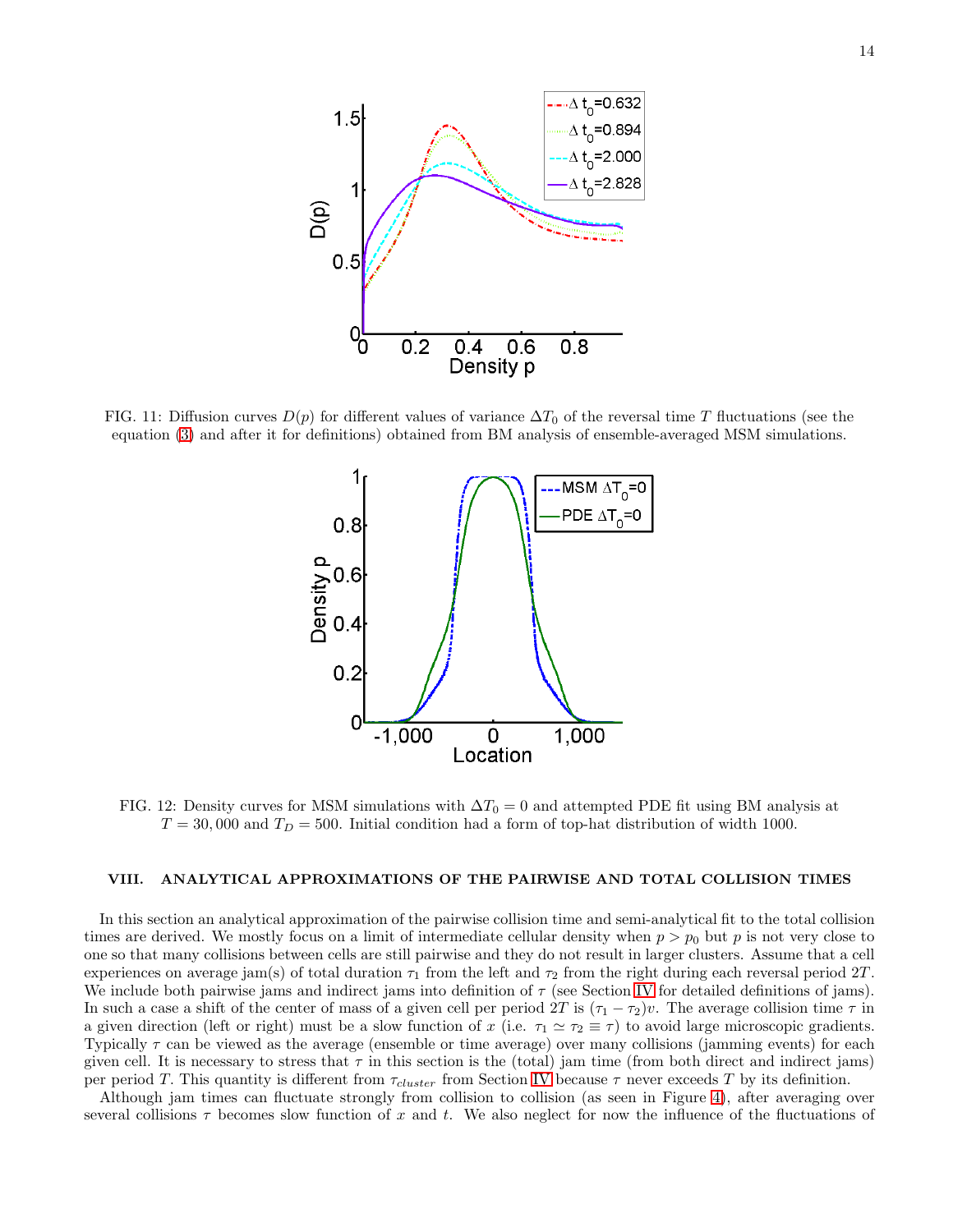15

the reversal time, i.e. we assume that all reversal phases are constant. Below in this Section we also separately discuss the effect of these fluctuations. Taking into account finite value of  $\tau$  we estimate the local cellular density as  $p = L/\langle L_{dist} \rangle$ , where the average distance between neighboring cells is  $L_{dist} = L + v|\tilde{\phi}_1 - \tilde{\phi}_2| - v\tau$  and  $\langle \ldots \rangle$ means statistical averaging over the uniformly distributed phases  $\tilde{\phi}_1$  and  $\tilde{\phi}_2$ . This expression is, however, only true for  $|\tilde{\phi}_1 - \tilde{\phi}_2| \geq \tau$  because distance between centers of mass of two neighboring cells is  $\geq L$ . For pairs of cells with smaller difference in phases  $|\tilde{\phi}_1 - \tilde{\phi}_2| \leq \tau$  we have to take into account simultaneous collisions (jams) of three and more cells. During each triple collision two neighboring cells have pairwise jams and third one has an indirect jam. If  $\tau$  is small  $|\tilde{\phi}_1 - \tilde{\phi}_2| \leq \tau$  then cells 1 and 2 move most of the time parallel to each other, either attached to each other or separated by a typical distance  $2v|\tilde{\phi}_1 - \tilde{\phi}_2|$ . After reversing direction cell always alternates between these two possibilities. A distance between average positions of the centers of mass of these two cells is  $\sim v|\tilde{\phi}_1 - \tilde{\phi}_2|$ . Cells 1 and 2 move almost all the time together separated by that average small distance between them. After colliding with another (third) cell on the left (referred to as cell 0) or with a cell on the right (referred to as cell 3) they quickly form 3-cell cluster. Assume that lifetime of each such cluster is about  $\tau$ . Then pairwise jam time for cells 0 (with cell 1) or cell 3 (with cell 2) is  $\simeq \tau$ . For cell 1 and 2 each collision is either a pairwise jam with the jam time  $\simeq \tau$  or a cluster jam with the jam time  $\simeq \tau$ . So the average jam time is  $\simeq \tau$  in both cases. The distance between average positions of cells 0 and 1 (or between cell 2 and 3) is  $\leq L + v(|\tilde{\phi}_1 - \tilde{\phi}_2| - \tau)$ . Based on that we obtain the following approximate expression for the average distance between two neighboring cells combining contributions from  $|\tilde{\phi}_1 - \tilde{\phi}_2| \geq \tau$  and  $|\tilde{\phi}_1 - \tilde{\phi}_2| \leq \tau$ :

<span id="page-14-0"></span>
$$
\langle L_{dist} \rangle = T^{-1} \left[ \int_{\tau}^{T} (L + v[\phi - \tau]) d\phi + \int_{0}^{\tau} [L + vO(\phi)] d\phi \right] = L + v \left( \frac{T}{2} - \tau \right) + v\tau O\left( \frac{\tau}{T} \right),\tag{5}
$$

where we included the contribution of the average distance  $\sim v|\tilde{\phi}_1 - \tilde{\phi}_2|$  between cells 1 and 2 for  $|\tilde{\phi}_1 - \tilde{\phi}_2| \leq \tau$  into  $O(\phi)$  term. Here and below by  $O(x)$  we mean  $O(x) = c_1x + c_2x^2 + c_3x^3 + \dots$  with constants  $c_1, c_2, \dots$  generally ~ 1. Terms  $\propto v\tau^2/T$ ,  $v\tau^3/T^2$ ,  $v\tau^4/T^3$ , etc. in [\(5\)](#page-14-0) result from the 3-cell, 4-cell, 5-cell, etc. cluster contributions, respectively. To establish scaling associated with the number of cells in a cluster we note that probability to have n-cell cluster is roughly proportional to the probability  $P_{n-2}$  of  $n-2$  neighboring cells simultaneously having small differences in phases  $|\phi_i - \phi_{i+1}| \lesssim \tau$ ,  $i = 1, 2, ..., n-2$ . Here  $P_{n-2} \propto (\tau/T)^{n-2}$  because phases are statistically independent. n-cell cluster is formed by these  $n - 2$  cells together with two surrounding cells involved in pairwise jams with the average time  $\tau$ . Similar to the case of 3-cell cluster, the  $n-2$  cells inside of a cluster have average jam time  $\tau$  dominated by the indirect jams. So the resulting contribution to the  $\langle L_{dist} \rangle$  is ~  $v\tau P_{n-2}$ . Of course for densely packed clusters such approximation is oversimplifies but the general form of  $O(x)$  remains the same. These qualitative arguments do not affect the quantitative calculations described below and yield qualitative understanding of the MSM dynamics.

The equation [\(5\)](#page-14-0) results in the following relation between cellular density and the collision time

<span id="page-14-1"></span>
$$
p_{an} = \frac{L}{\langle L_{dist} \rangle} = \frac{L}{L + vT/2 - v\tau + v\tau O(\tau/T)}.
$$
\n(6)

After solving the equation [\(6\)](#page-14-1) for  $\tau$  we obtain the analytical approximation for the average collision time

<span id="page-14-2"></span>
$$
\tau(p) = \left[\frac{T}{2} - \frac{L}{vp} + \frac{L}{v} + \tau O(\tau/T)\right] \Theta(p - p_0),\tag{7}
$$

where  $p_0$  is given by [\(4\)](#page-6-1),  $\Theta(y)$  is the Heaviside step function  $(\Theta(y) = 1$  for  $y > 0$  and  $\Theta(y) = 0$  for  $y < 0$ ) and the factor  $\Theta(p - p_0)$  results from the condition that  $\tau \geq 0$  (recall that it is shown in Section [IV](#page-4-1) that jams are absent for  $p < p_0$  if we neglect the fluctuations of the reversal time).

Neglecting  $\tau O(\tau/T)$  in [\(7\)](#page-14-2) means that we take into account pairwise jams only and neglect indirect jams resulting in the average pairwise collision time  $\tau_{pair}$ :

<span id="page-14-3"></span>
$$
\tau_{pair}(p) = \left[\frac{T}{2} - \frac{L}{v p} + \frac{L}{v}\right] \Theta(p - p_0). \tag{8}
$$

Figure [13a](#page-15-0) compares  $\tau_{pair}(p)/T$  simulations obtained using MSM with simulations from [\(8\)](#page-14-3). MSM simulations were performed with the periodic boundary conditions at the spatial interval of length 1000 and initial random placement of N cells (avoiding configurations forbidden by excluded volume principle). We used  $\Delta x = 0.05$  and  $\Delta x = 0.005$ . N was chosen for each simulation to match given p (i.e.  $N = 1000 p$ ). All types of collision times were calculated by running simulations till the final simulation time  $t_{final} = 10^6$ . We also assumed ergodicity and recorded collisions of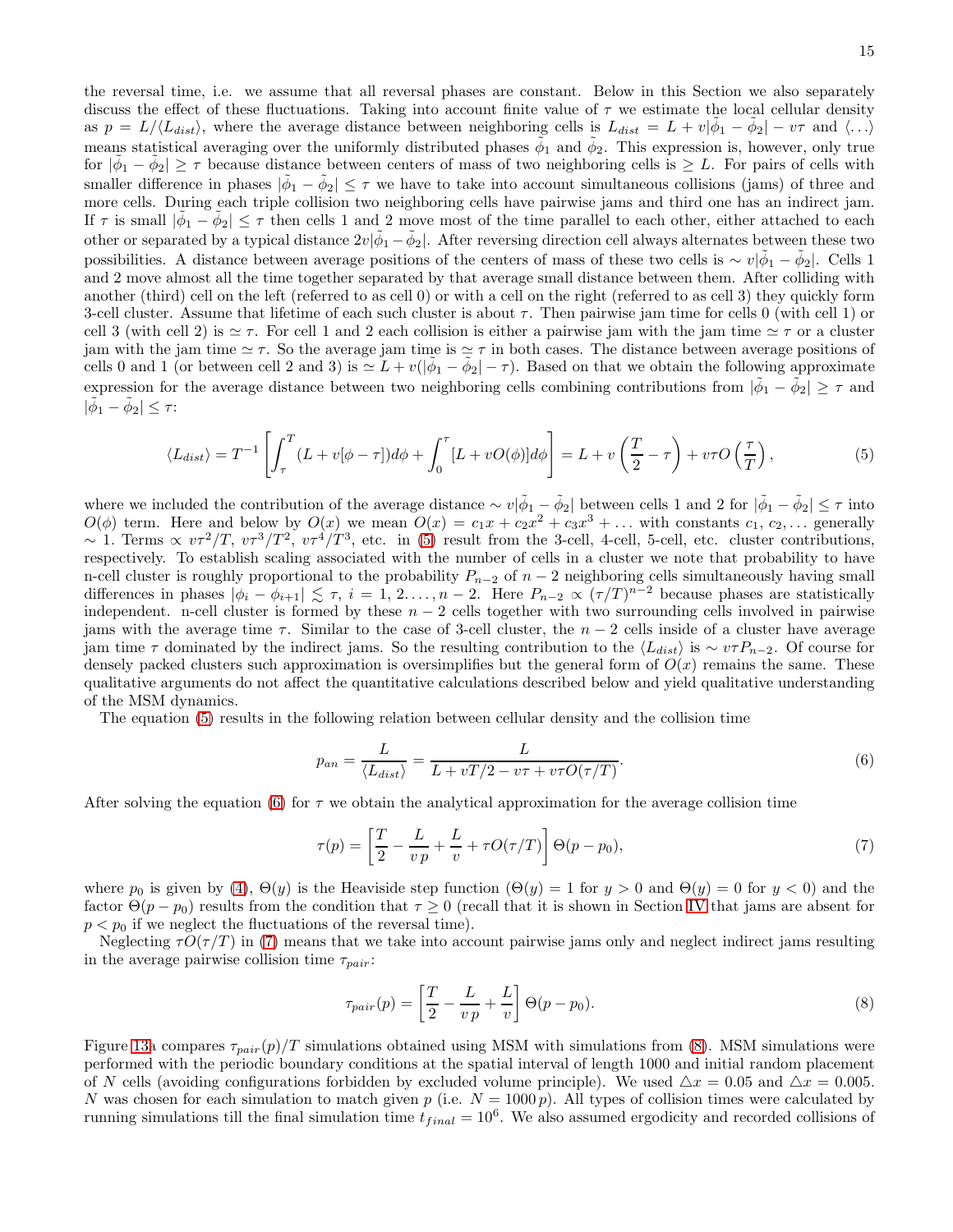

<span id="page-15-0"></span>FIG. 13: (a) Dependence of  $\tau_{pair}(p)/T$  from MSM simulations with lattice size  $\Delta x = 0.05$  (dash-dotted line) and  $\Delta x = 0.005$  (dashed line) in comparison with the analytical expression [\(8\)](#page-14-3) for  $\tau_{pair}/T$  (solid line) where  $T = 8$ . (b) Relative time cells spend non-moving per period  $T = 8$  (dashed line) vs. relative total jam time  $\tau/T$  (solid line) with  $\Delta x = 0.005$ .  $\tau$  includes both indirect and pairwise collisions. Decrease of  $\Delta x$  results in better match between each pairs of curves.

all cells during each such simulation. Convergence was tested by comparing the results from a subset of densities to results obtained with  $t_{final} = 10^7$  and a good match was demonstrated. Ergodicity was also tested by comparing the collision time results from several different stochastic realizations with  $t_{final} = 10^6$  and a very good match was shown for tested density values.

Figure [13a](#page-15-0) shows that MSM simulations and [\(8\)](#page-14-3) are in a reasonably good agreement for  $p > p_0$ . For  $p < p_0$  we generally need to modify [\(8\)](#page-14-3) to include the fluctuations of the reversal time. Such modification is outside the scope of this paper. We however can immediately estimate the order of such modification. E.g., for  $p = p_0$  cells do not collide without fluctuations of  $T$  but they often come to zero distance between them and move in parallel as explained in Section [IV.](#page-4-1) It means that if we include fluctuations of T then the typical pairwise collision time will be  $\sim \Delta T_0$ . Respectively  $\tau_{pair}(p_0)$  takes a value  $\tau_{pair}(p_0) \sim \Delta T_0$  (in contrast with  $\tau_{pair}(p_0) = 0$  in [\(8\)](#page-14-3)) in good agreement with Figure [13a](#page-15-0)  $(\Delta T_0/T = 0.09$  for the parameters of MSM of Figure 13a while  $\tau_{pair}(p_0)/T \simeq 0.1$  for the dashed curve of Figure [13a](#page-15-0)). For  $p < p_0$  such modification is decreased because for smaller density cells collide only due the random walk from the fluctuations of T. Smaller the density, more time it takes for random walk to ensure collisions. It results in the decay of  $\tau_{pair}(p)$  to zero as  $p \to 0$ . For  $p > p_0$  the fluctuations of T results in more efficient exploration of the space by cells which increase  $\tau_{pair}$  compare with [\(8\)](#page-14-3). This explains the difference between solid curve and dashed curve in Figure [13a](#page-15-0).

We also performed simulations with decreasing values of  $\Delta x$  to demonstrate that  $\Delta x = 0.05$  is already small enough to give a good approximation of  $\tau_{pair}(p)$  compare with the continuous limit  $\Delta x \to 0$ . Figur[e13a](#page-15-0) shows that with dashed and dotted curves corresponding to  $\tau_{pair}(p)$  for  $\Delta x = 0.005$  and  $\Delta x = 0.05$ , respectively.

The same MSM simulations were used to calculate the total collision time per period  $T$ . In simulations we distinguish two types of the total collision time. The first type is the total collision time  $\tau$  itself (total jam time per period T) which includes both pairwise jams and indirect jams. The second type is the average time (per period  $T$ ) cells spend without movement which includes pairwise jams, indirect jams and jams due to finite value of  $\Delta x$ . The third contribution occurs when two cells are attached to each other and move in the same direction. If a cell which moves behind second one, is chosen by the MSM algorithm then its movement is prevented by the second cell. This artificial effect is due to discretization and finite value of  $\Delta x$ . It disappears for  $\Delta x \to 0$  so that both types of the total collision time are the same in that limit. Figure [13b](#page-15-0) shows the time cells spend without movement per period T versus  $\tau$ . It demonstrates that these total collision times (normalized to T) are very close to each other for  $\Delta x \to 0.005$ .

In contrast to the pairwise collision time used in [\(8\)](#page-14-3), the equation [\(7\)](#page-14-2) includes an extra term  $\tau O(\tau/T)$  which corresponds to the total jam time  $\tau$  per period T. Dashed line in Figure [14](#page-16-1) shows  $\tau(p)$  dependence in MSM simulations with the noise in T (with the standard  $\Delta T_0 = 0.9$ ). We now approximate the term  $\tau O(\tau/T)$  in the equation [\(7\)](#page-14-2) in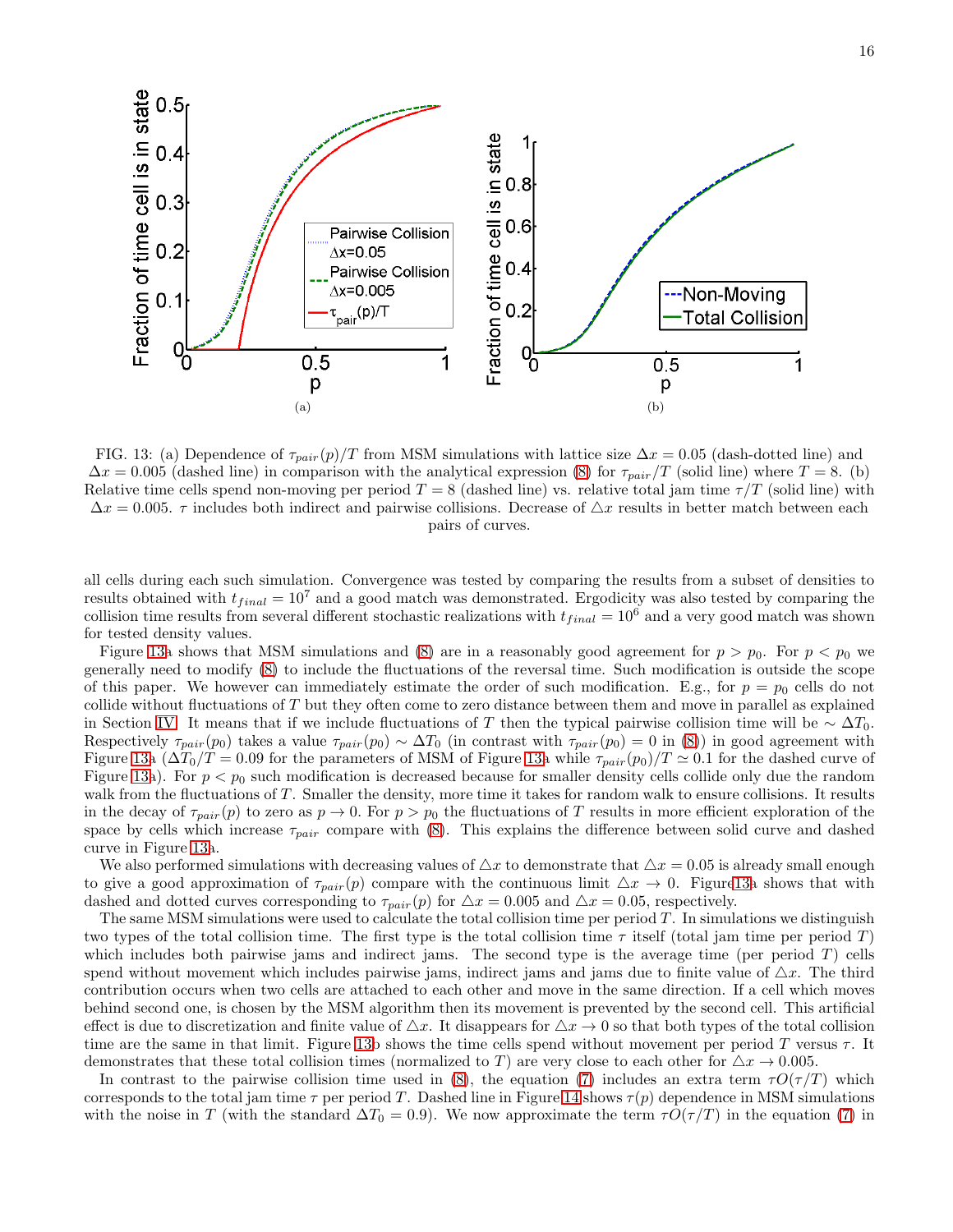

<span id="page-16-1"></span>FIG. 14: Plots of the total collision time per period  $\tau/T$  from MSM simulations (dashed line 1) and from the analytic approximation of  $\tau_{approx}$  [\(9\)](#page-16-2) (solid line 2). The lattice size is  $\Delta x = 0.005$  and  $T = 8$ .

the simplest possible way neglecting noise in T as  $O(x) = c_1 x$  with  $c_1 = 2$  which yields

<span id="page-16-2"></span>
$$
\tau_{approx}(p) = \tau_{pair}(p) \left[ 1 + 2 \frac{\tau_{pair}(p)}{T} \right] \Theta(p - p_0),\tag{9}
$$

where  $\tau_{pair}(p)$  is given by [\(8\)](#page-14-3). Θ-function reflects the neglect of noise in T similar to (8). We choose  $c_1 = 2$  here to ensure correct asymptotic value  $\tau_{approx}(1) = T$  for  $p = 1$  because all cells are jammed all the time in that case. Figure [14](#page-16-1) shows a reasonably good fit between [\(9\)](#page-16-2) (solid line 2) and the total collision time per period  $\tau/T$  from MSM simulations with  $\Delta T_0 = 0.9$  (dashed line 1). It suggests that if we add an effect of noise in [\(9\)](#page-16-2) then it might become very good fit. Exact analytical theory is needed in order to verify this hypophysis which is quite a challenging problem and which is outside the scope of this article.

## <span id="page-16-0"></span>IX. CONCLUSIONS AND DISCUSSION

In this paper, a connection was established between stochastic 1D model of microscopic motion of the system of regularly reversing self-propelled rod-shaped cells and a nonlinear diffusion equation describing macroscopic behavior of this system. Macroscopically (ensemble-vise) averaged stochastic dynamics was shown to be in a very good agreement with the numerical solutions of the nonlinear diffusion equation [\(1\)](#page-2-1), where the diffusion coefficient was obtained using BM analysis. Critical density  $p_0$  was found such that for  $p < p_0$  the cellular diffusion is dominated by the diffusion (random walk) of individual cells while for  $p > p_0$  the diffusion is dominated by the collisions between cells.  $p_0$  was determined [\(4\)](#page-6-1) from the condition that cells do not jam with each other in the no noise limit. We found that the role of noise in the reversal period is crucial. Without noise, BM analysis cannot reproduce the MSM dynamics which means that nonlinear diffusion is not a good approximation for the MSM dynamics. However, even relatively small level  $(\Delta T_0/T \simeq 0.1)$  of such noise produces excellent agreement between BM based nonlinear diffusion and MSM simulations. The primary role of such small noise is to ensure randomization of collisions between different cells in the system at large in comparison with the reversing period  $T$  times.

An analytical approximation of the pairwise collision time  $\tau_{pair}$  [\(8\)](#page-14-3) and semi-analytical fit for the total jam time per reversal period  $\tau_{approx}(p)$  [\(9\)](#page-16-2) have been also obtained. Frequent collisions for  $p > p_0$  are responsible for the nonlinear diffusion of the cellular density. For  $p < p_0$  cells tend to spread out so their collisions are possible only if we take into account the fluctuations of the reversal time. Without such fluctuations there are no collisions and no cellular transport is possible because cells experience periodic motion in space and time. There still remains quite a challenging problem of developing a full statistical theory of 1D self-propelled rod dynamics with reversals which would be applicable for all densities. Such theory would require a detailed description of formation and interaction of large cellular clusters.

It was also shown that nonlinear diffusion coefficient  $D(p)$  used to describe the macroscopic process, changes depending on the reversal period. Small and large reversal periods yield diffusion coefficients that favor high and low density diffusion respectively as is shown in Figure [7.](#page-10-1) Since dynamics of the system is determined by the dimensionless parameters  $vT/L$  (the ratio of distance traveled by cells between reversals and the cell length) and p, increase of the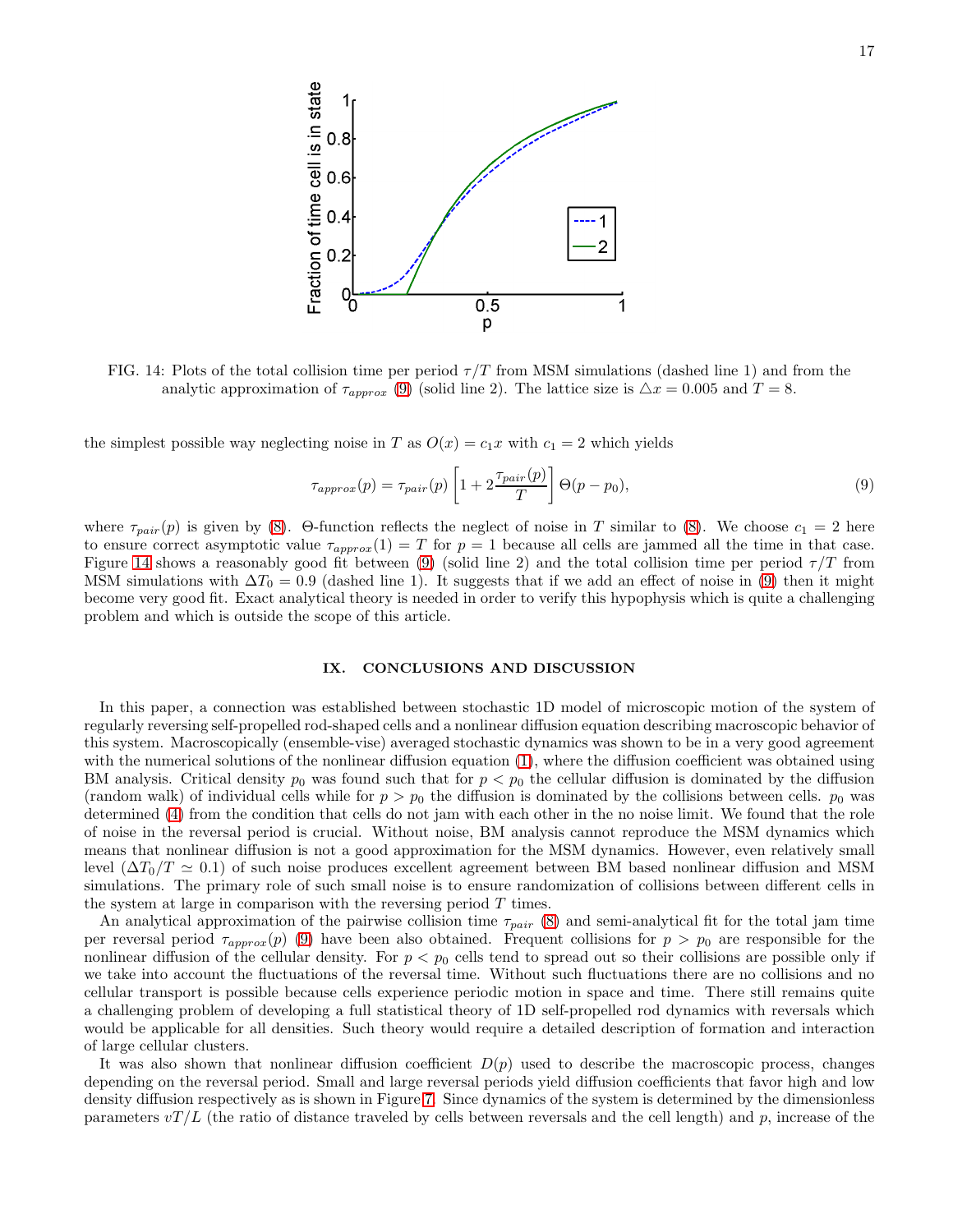speed at which cells move is equivalent to the increase of the reversal period. Thus, cell populations with small T are able to spread out effectively at high densities while large T promotes cell population swarming at smaller densities.

An interesting problem to be studied in future work is to determine the optimal choice of reversal time T maximizing the swarming rate of Myxobacteria colony using nonlinear diffusion equation, and compare it with the one obtained in [\[5](#page-19-4)] using stochastic model.

### Appendix A: Boltzmann-Matano Analysis

In this appendix we review Boltzmann-Matano (BM) Analysis (see [\[18\]](#page-20-6) for details) for the readers convenience. Assume that the process we are studying can be modeled using the nonlinear diffusion equation [\(1\)](#page-2-1) with some unknown nonlinear diffusion coefficient  $D(p)$ .

BM analysis allow to recover  $D(p)$  from the 1D dynamics of the cellular density p with the stepwise initial condition

$$
p(x,0) = \begin{cases} p_L, & \text{if } x < x_M \\ p_R & \text{if } x > x_M \end{cases} \tag{A1}
$$

at infinite 1D domain. Here we assume that  $p_L > p_R$ .

Special property of the stepwise initial condition is that it does not have any spatial scale (spatial size of system is infinite and spatial scale of jump at  $x = x_M$  is zero. Then the only possible solution has a self-similar form  $\rho(\zeta)$ which was found by Boltzmann in 1894. Here

$$
\zeta = (x - x_M)/t^{1/2} \tag{A2}
$$

which is motivated by a self-similar solution of a heat equation (for  $D = const$ ).  $x_M$  is a reference point also known as the Matanos interface. Assuming that  $p(\zeta)$  does not depend on t explicitly, we obtain that  $\frac{\partial}{\partial t}p(\zeta) = -\frac{1}{2}$ 2 ζ t  $\frac{\partial}{\partial \zeta} p(\zeta)$ and  $\frac{\partial}{\partial x}p(\zeta) = \frac{1}{t^{1/2}}$  $\frac{\partial}{\partial \zeta} p(\zeta)$  which allows to reduce [\(1\)](#page-2-1) to

<span id="page-17-0"></span>
$$
-\frac{\zeta}{2}\frac{\partial}{\partial \zeta}p = \frac{\partial}{\partial \zeta}\Big[D(p)\frac{\partial}{\partial \zeta}p\Big].\tag{A3}
$$

Since the solutions to a non-linear diffusion equation with stepwise initial conditions are monotonic, it follows that for any given fixed time the function  $p(x)$  is invertible with respect to x. Below we use the notation  $x(p)$  for the inverse of  $p(x)$ . Integrating both sides of [\(A3\)](#page-17-0) with respect to  $\zeta$  yields

$$
-\frac{1}{2t^{1/2}}\int_{p_L}^p (x(p) - x_M)dp = D(p)p_\zeta
$$

where the left hand side follows from

$$
\int_{-\infty}^{\zeta} \zeta \frac{\partial p}{\partial \zeta} d\zeta = \int_{p_L}^{p} \zeta(p) dp = \frac{1}{t^{1/2}} \int_{p_L}^{p} (x(p) - x_M) dp.
$$

Since  $\frac{\partial p}{\partial \zeta} = t^{1/2} \frac{\partial p}{\partial x}$ , the equation can be rewritten as

$$
D(p) = -\frac{1}{2t} \left[ \frac{\partial p}{\partial x} \right]^{-1} \int_{p_L}^p (x(p) - x_M) dp,
$$

which gives the Boltzmann description of the diffusion equation. Now it is possible to calculate the appropriate value of the interface,  $x_M$ , to ensure that the diffusion calculation is consistent. Specifically, since mass diffuses from the left to the right across the interface, there is a mass conservation equation where the mass lost on the left of the interface should equal the mass gained on the right of the interface,

$$
\int_{-\infty}^{x_M} (p_L - p(x)) dx = \int_{x_M}^{\infty} (p(x) - p_R) dx.
$$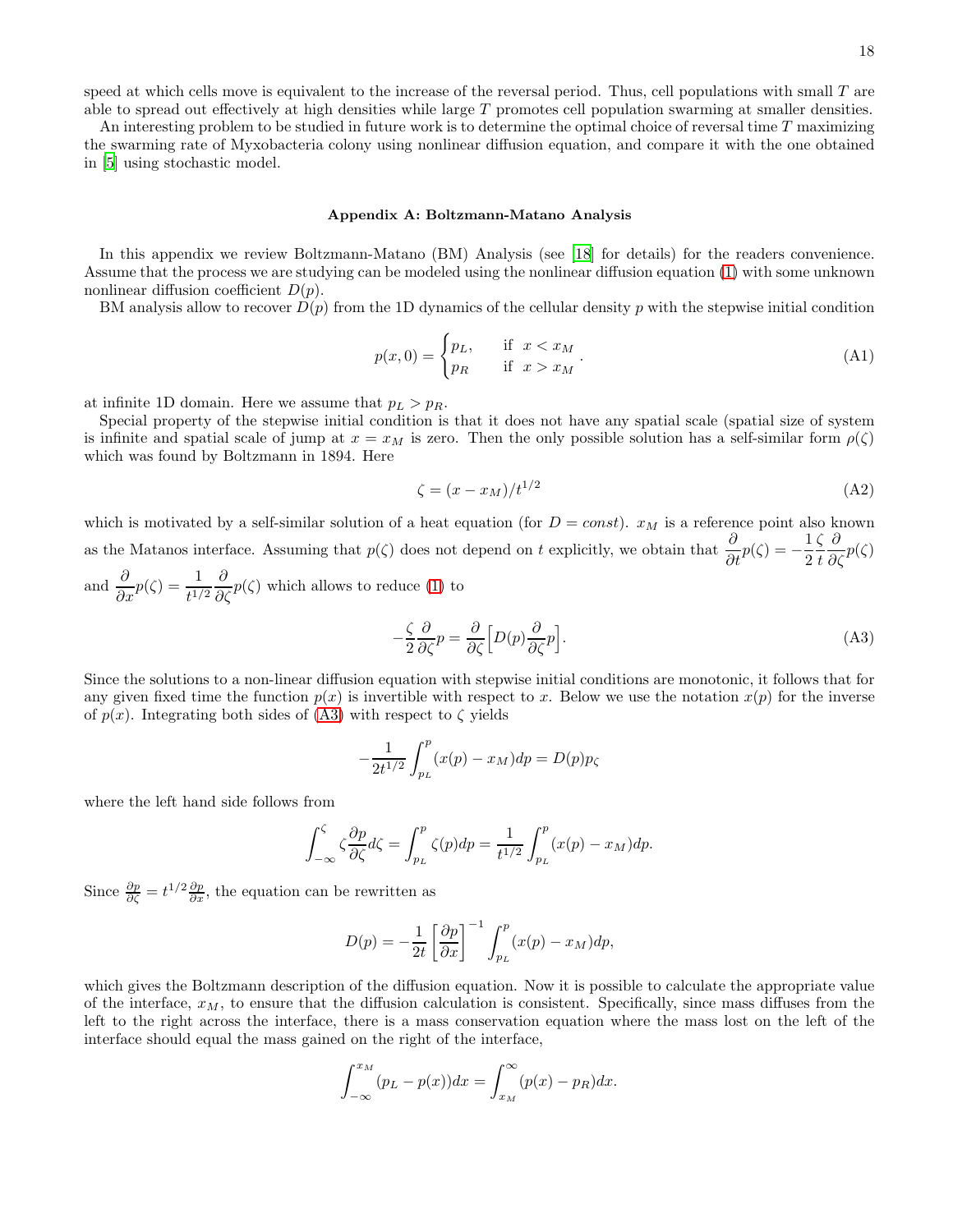Again inverting  $p(x)$ , we can calculate the area under of the integrals in terms of  $x(p)$  to get the following equivalent expression

$$
\int_{p_M}^{p_L} (x(p) - x_M) dp = \int_{p_R}^{p_M} (x_M - x(p)) dp,
$$

which simplifies to

$$
\int_{p_L}^{p_R} (x(p) - x_M) dp = 0.
$$

Mass conservation occurs precisely when

$$
x_M = \frac{\int_{p_L}^{p_R} x(p) dp}{p_L - p_R},\tag{A4}
$$

which is the Matano's result to determine  $x_M$  if it is unknown in advance.

In our simulations we know  $x_M$  in advance so in fact we use Boltzmann analysis, but not BM analysis (except additional tests discussed in Appendix B). Also in our simulations  $p_L = p_{max}$  and  $p_R = 0$ .

### Appendix B: Accuracy of Boltzmann-Matano Analysis

BM analysis, described in Appendix A, is defined on infinite spatial interval with step-wise initial conditions only. Assume now that we apply BM analysis for top-hat initial conditions as described in Section [II.](#page-2-0) In that case BM analysis is only approximate one because initial conditions include spatial scale  $x_{width}$ , which is the spatial width of top-hat. Self-similar solution of Appendix A does not agree with top-hat. That solution is only approximately valid in the neighborhood of each of two steps of top-hat. Because of spatial symmetry it is enough to consider any of these two steps. To estimate the accuracy of BM analysis in that case we note that if the density at  $x = 0$  (middle of top-hat) remains nearly constant then BM analysis is still applicable (except small unavoidable corrections because for any  $t > 0$  density is never exactly constant). Assuming that the diffusion coefficient  $D(p) \sim 1$ , we roughly estimate that the width of initial top-hat doubles with time when  $D(p)t_0/x_{width}^2 \sim 1$  which gives  $t_0 \sim 10^6$  for  $x_{width} = 1000$ . For  $t \ll t_0$  a change of density in the middle of top-hat is small in agreement with Figure [6.](#page-10-0) A similar limitation of BM analysis is that the total spatial width of the simulation domain must exceed the width of top-hat in several times to make sure that the cellular density remains low at boundaries as seen in Figure [6.](#page-10-0)

As additional test of BM analysis we varied the domain length and width of the initial top-hat distribution calculating diffusion coefficient by BM analysis from MSM simulations (Figure [15a](#page-19-10)). We observed that small top-hat width ∼ 100 is not enough for applicability of BM analysis(dash-dotted curve in Figure [15a](#page-19-10)) while top-hat widths  $\gtrsim$  1000 total domain lengths  $\gtrsim$  4000 are far enough for such applicability. Figure [15b](#page-19-10) compares  $D(p)$  obtained from PDE simulation (solid line) and MSM simulations (dashed line) for top-hat initial conditions of width 600. Difference between these curves is almost indistinguishable. This indicates that our statistical ensemble in MSM simulations is large enough to avoid influence of noise in the data on the diffusion curve. We also tested MSM data with and without the Gaussian filter and obtained the same diffusion curves. Larger widths were also tested and proven to match very well, but the results are not displayed here. From these observations, we can conclude that the generated diffusion curves are independent of the width of the top hat used if the top hat is sufficiently long enough in such a way that the center and boundaries have constant density.

We would like to point out to avoid confusion that we need BM analysis only to determine the diffusion curves at reasonably small times ( $t \ll t_0$ ). After that we run PDE simulations with these diffusion curves for much longer time (when density is changing both at the middle of top-hat and at boundaries). For these much larger times we also see very good agreement between MSM simulations and PDE simulations (see e.g. Figures [3](#page-5-0) and [7\)](#page-10-1).

As discussed in Section [VII,](#page-7-1) another limitation of BM analysis is the loss of numerical precision near  $p(x) = const$ because BM analysis requires calculating  $(dp(x)/dx)^{-1}$ . Many Figures [\(6](#page-10-0) and [15\)](#page-19-10) have jumps of  $D(p)$  near  $p=1$ which is due to such loss of numerical precision which can be fixed by the polynomial extrapolation. That is however not necessary because these jumps do not change results of PDE simulations in any significant way.

We also tested BM analysis vs. Boltzmann analysis as shown in Figure [15c](#page-19-10). Although we know  $x<sub>M</sub>$  from top-hat initial conditions, but for finite width of top-hat we can ask if allowing  $x_M$  to be located not exactly at the step of top-hat could improve the accuracy of BM analysis to determine  $D(p)$ . In that sense we can consider  $x_M$  as additional fitting parameter to accomodate finiteness of top-had width. Figure [15c](#page-19-10) compares diffusion curves obtained from BM and Boltzmann analysis vs. exact diffusion curve. We see that difference in accuracy between BM and Boltzmann analysis is very small. It appears the advantage of using BM analysis vs. Bolztmann analysis is not significant in our case.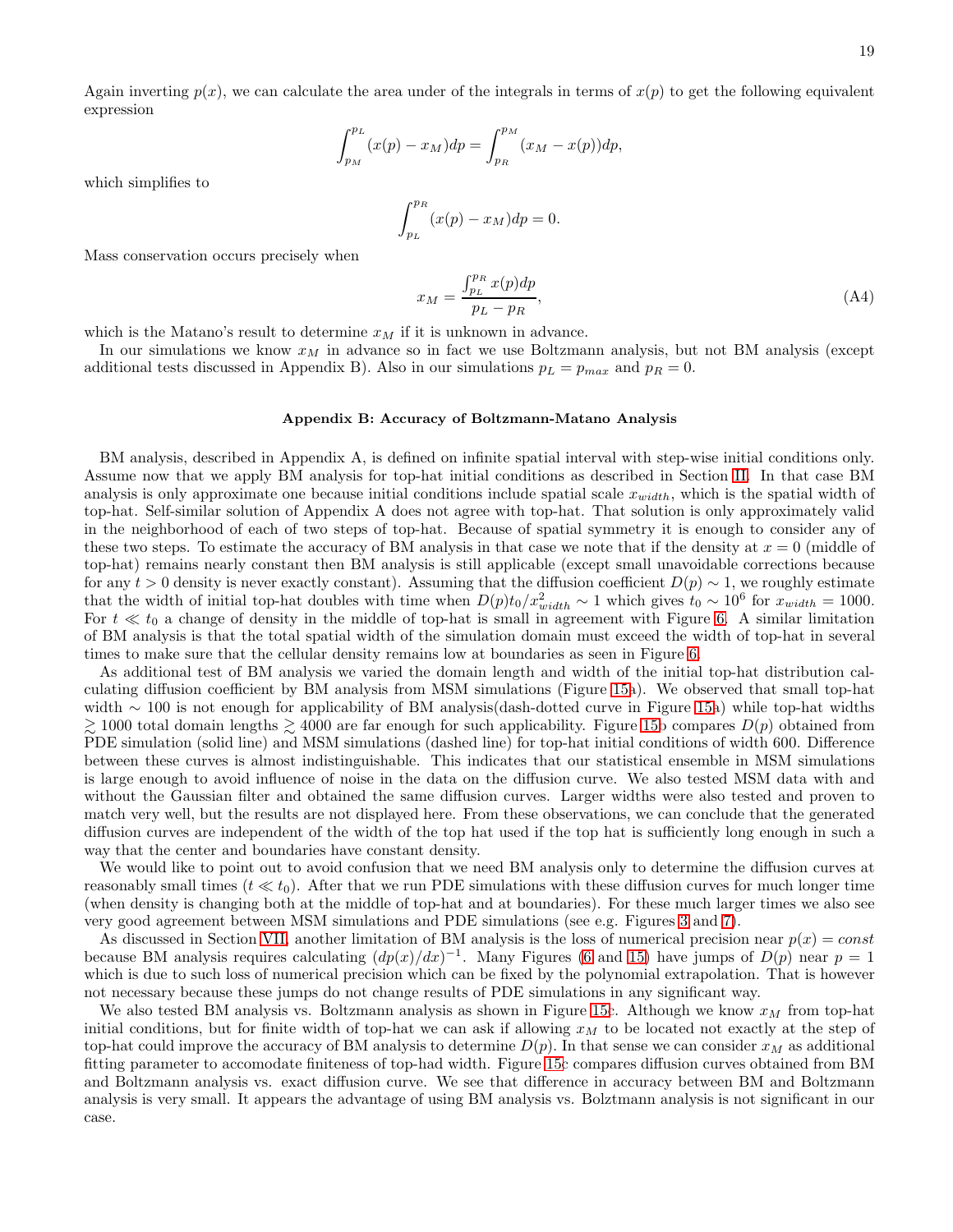

<span id="page-19-10"></span>FIG. 15: (a) The nonlinear diffusion coefficient  $D(p)$  determined from BM analysis of MSM simulations with different initial top-hat widths. The density profiles at  $t_D = 500$  were used for all curves. It is seen that curves for the widths 1000 and above are almost undistinguishable. (b)  $D(p)$  obtained from MSM simulations (dashed line curve 1) and PDE simulation (solid line - curve 2) for top-hat initial conditions of width 600. Density profile at time  $t_D = 1,000$  is used for BM analysis. (c) Comparison of BM analysis with Boltzmann analysis from PDE density profile at  $t_D = 500$ . Dashed line is  $D(p)$  used to produce density profiles from PDE simulations. All curves at (b) and (c) are almost indistinguishable.

### Acknowledgments

Work of P.L. was supported by NSF grant DMS 0719895 and UNM RAC grant. R.G. was supported by the University of Notre Dame's CAM Fellowship and partially supported by NSF grant DMS 0931642. M.A. was partially supported by the NSF grants DMS 0931642 and BCS 0826958.

- <span id="page-19-0"></span>[1] D. Kaiser, Curr. Bio. **17**, 561 (2007).
- <span id="page-19-1"></span>[2] Y. Wu, D. Kaiser, Y. Jiang, and M. Alber, PLoS Computational Biology 3, e253 (2007).
- <span id="page-19-2"></span>[3] A. Kaiser and C. Crosby, Cell Motility 3, 227245 (1983).
- <span id="page-19-3"></span>[4] R. Yu and D. Kaiser, Molecular Microbiology 63, 454 (2007).
- <span id="page-19-4"></span>[5] Y. Wu, D. Kaiser, Y. Jiang, and M. Alber, Proc. Natl. Acad. Sci. USA 106, 1222 (2009).
- <span id="page-19-5"></span>[6] T. Mignot, J. Merlie, and D. Zusman, Science 310, 855 (2005).
- <span id="page-19-6"></span>[7] D. E. Whitworth, ed., Myxobacteria Multicellularity and Differentiation (ASM Press, 2008).
- <span id="page-19-7"></span>[8] M. Alber, N. Chen, T. Glimm, and P. M. Lushnikov, Phys. Rev. E 73, 051901 (2006).
- [9] M. Alber, N. Chen, P. M. Lushnikov, and S. A. Newman, Phys. Rev. Lett. 99, 168102 (2007).
- <span id="page-19-8"></span>[10] P. M. Lushnikov, N. Chen, and M. Alber, Physical Review E 78, 061904 (2008).
- <span id="page-19-9"></span>[11] M. Alber, R. S. Gejji, and B. Kazmierczak, Appl. Math. Lett. 22 (2009).